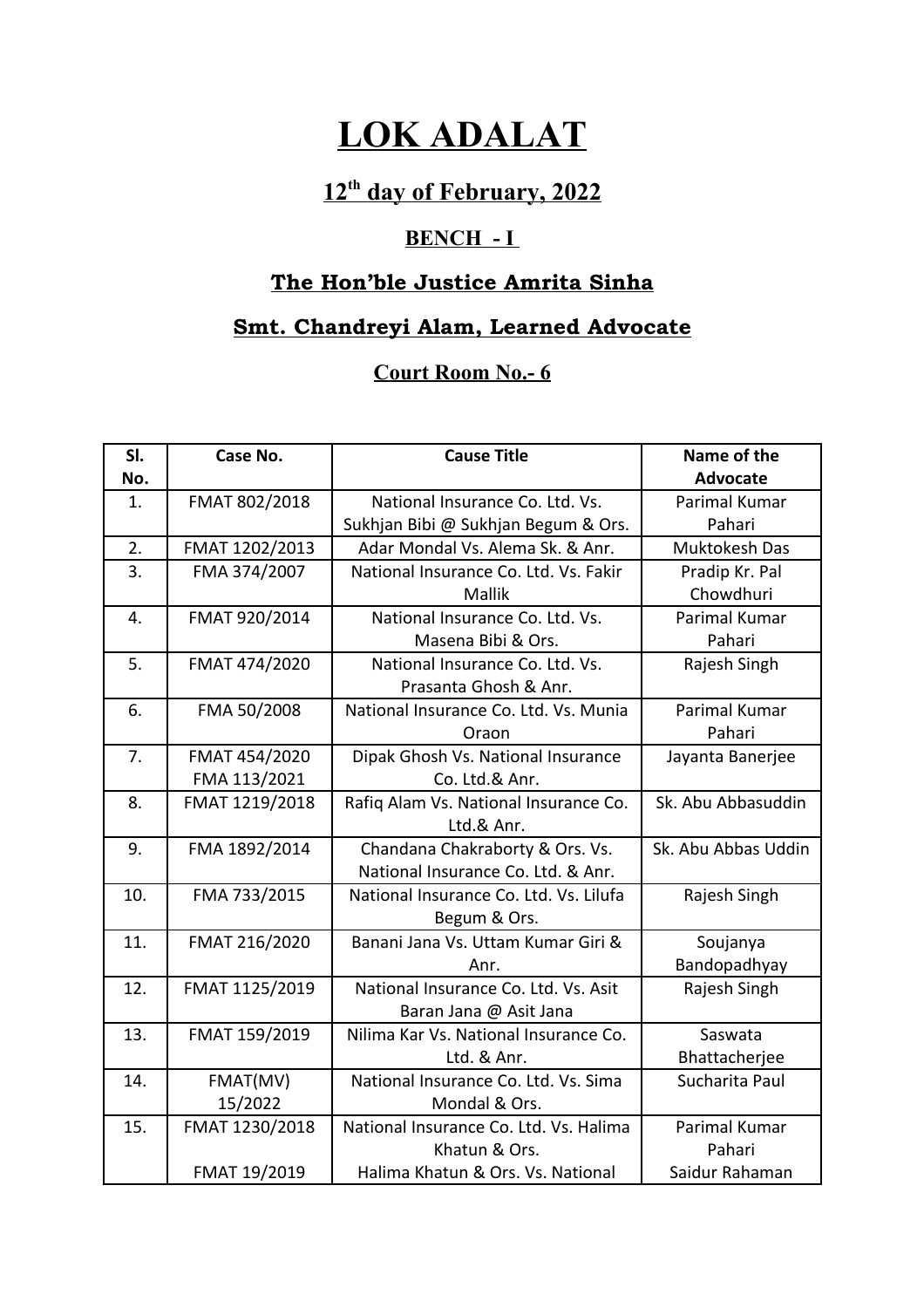|     |                | Insurance Co. Ltd. & Ors.              |                |
|-----|----------------|----------------------------------------|----------------|
| 16. | FMAT 1228/2018 | National Insurance Co. Ltd. Vs. Saifur | Parimal Kumar  |
|     |                | Rahaman & Ors.                         | Pahari         |
|     | FMAT 110/2019  | Saifur Rahaman & Ors. Vs. National     | Saidur Rahaman |
|     |                | Insurance Co. Ltd. & Ors.              |                |
| 17. | FMAT 1229/2018 | National Insurance Co. Ltd. Vs. Saifur | Parimal Kumar  |
|     |                | Rahaman & Ors.                         | Pahari         |
|     | FMAT 62/2019   | Saifur Rahaman Vs. National Insurance  | Saidur Rahaman |
|     |                | Co. Ltd. & Ors.                        |                |
| 18. | FMA 3612/2016  | National Insurance Co. Ltd. Vs. Md.    | <b>KKDas</b>   |
|     |                | Lutfar Rahaman & Ors.                  |                |
| 19. | FMAT 1069/2011 | Jyotsna Das Vs. National Insurance Co. | Saidur Rahaman |
|     | FMA 330/2012   | Ltd. & Anr.                            |                |
| 20. | FMAT 1477/2011 | Chapala Biswas & Ors. Vs. National     | Saidur Rahaman |
|     |                | Insurance Co. Ltd.                     |                |
| 21. | FMAT 1097/2012 | Promodh Ch. Shil Sharma & Ors. Vs.     | Saidur Rahaman |
|     | FMA 1439/2013  | National Insurance Co. Ltd. & Anr.     |                |
| 22. | FMA 1017/2013  | Bhutka Murmu & Ors. Vs. National       | Saidur Rahaman |
|     |                | Insurance Co. Ltd. & Anr.              |                |
| 23. | FMAT 735/2011  | Daraul Islam vs. National Insurance    | Saidur Rahaman |
|     |                | Co. Ltd. & Anr.                        |                |
| 24. | FMA 50/2012    | Sanjoy Singha Vs. National Insurance   | Saidur Rahaman |
|     |                | Co. Ltd. & Anr.                        |                |
| 25. | FMA 329/2012   | Balen Sarkar Vs. Divisional Manager,   | Saidur Rahaman |
|     |                | National Insurance Co. Ltd. & Anr.     |                |
| 26. | FMA 2295/2013  | Arati Das Vs. National Insurance Co.   | Jayanta Mondal |
|     |                | Ltd.& Anr.                             |                |
| 27. | FMA 3534/2016  | Mitali Das & Ors. Vs. National         | Jayanta Mondal |
|     |                | Insurance Co. Ltd. & Anr.              |                |
| 28. | FMA 1754/2015  | Mousumi Guchait & Ors. Vs. National    | Jayanta Mondal |
|     |                | Insurance Co. Ltd. & Anr.              |                |
| 29. | FMA 304/2021   | Anjali Shabar & Ors. Vs. National      | Jayanta Mondal |
|     |                | Insurance Co. Ltd. & Anr.              |                |
| 30. | FMA 1362/2021  | Sefifa Seikh & Ors. Vs. National       | Jayanta Mondal |
|     |                | Insurance Co. Ltd. & Ors.              |                |
| 31. | FMA 1649/2019  | Gita Roy @ Gita Sarkar Vs. National    | Jayanta Mondal |
|     |                | Insurance Co. Ltd. & Anr.              |                |
| 32. | FMA 1001/2018  | Manik Kumar Mandal & Ors. Vs.          | Jayanta Mondal |
|     |                | National Insurance Co. Ltd. & Anr.     |                |
| 33. | FMA 1023/2018  | Smt. Jharna Roy & Anr. Vs. National    | Jayanta Mondal |
|     |                | Insurance Co. Ltd. & Ors.              |                |
| 34. | FMA 937/2021   | Pratima Rani Dolai @ Pratima Rani      | Jayanta Mondal |
|     |                | Doloi & Ors. Vs. National Insurance    |                |
|     |                | Co. Ltd. & Anr.                        |                |
| 35. | FMA 3199/2015  | Archana Bag & Ors. Vs. National        | Jayanta Mondal |
|     |                | Insurance Co. Ltd. & Ors.              |                |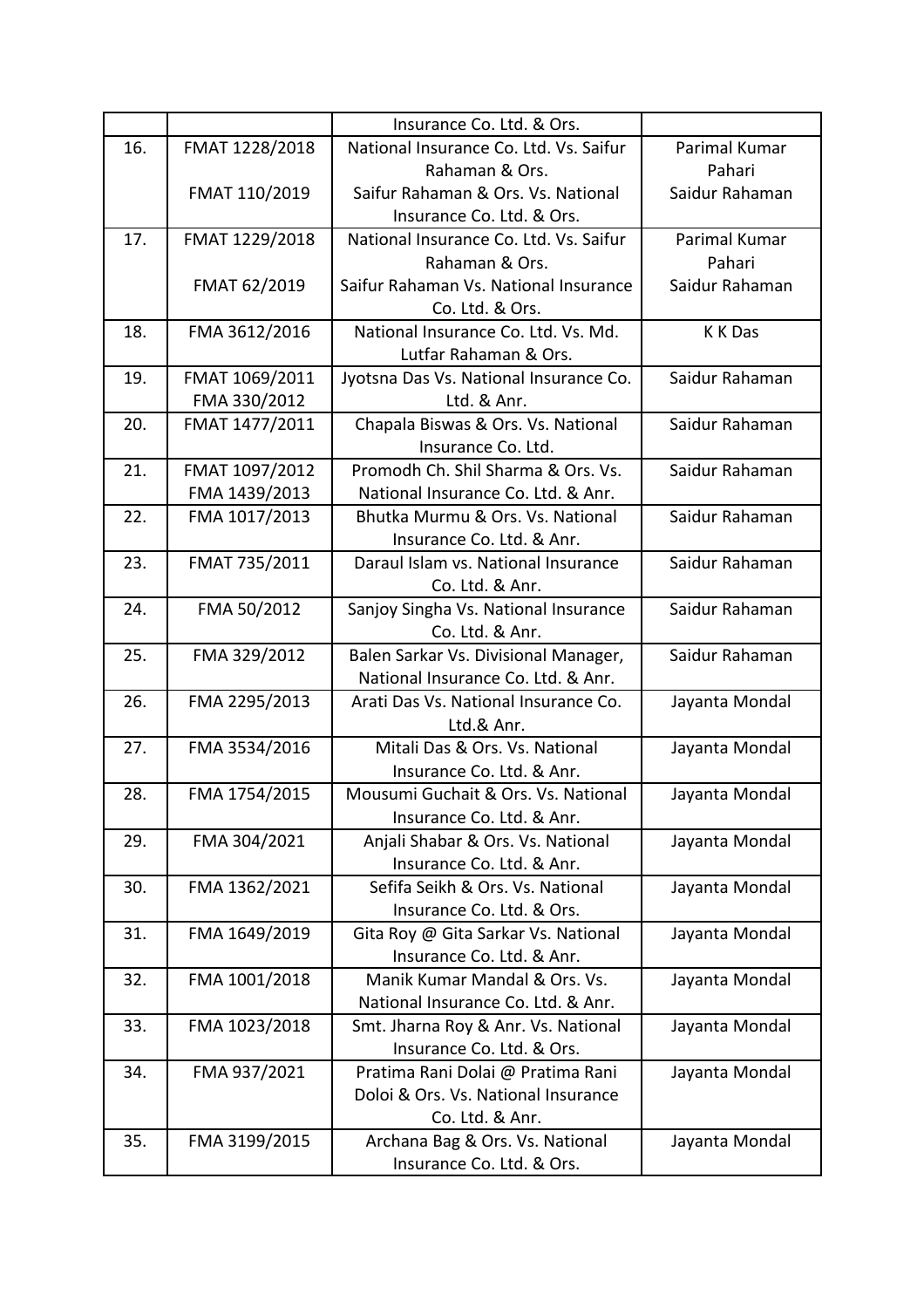| 36. | FMAT 225/2018  | Aparna Ghosh Vs. National Insurance    | Jayanta Mondal |
|-----|----------------|----------------------------------------|----------------|
|     |                | Co. Ltd. & Anr.                        |                |
| 37. | FMAT 594/2018  | Ramandip Kaur Gill @ Smt. Ramandip     | Jayanta Mondal |
|     |                | & Ors. Vs. National Insurance Co.      |                |
|     |                | Ltd.& Anr.                             |                |
| 38. | FMAT 1618/2012 | Lata Sharma & Ors. Vs. National        | Jayanta Mondal |
|     |                | Insurance Co. Ltd. & Anr.              |                |
| 39. | FMAT 434/2017  | Smt. Putul Rani Patra @ Putul Patra &  | Jayanta Mondal |
|     |                | Anr. Vs. National Insurance Co. Ltd.&  |                |
|     |                | Anr.                                   |                |
| 40. | FMAT 500/2017  | Rebati Bala Bair & Ors. Vs. National   | Jayanta Mondal |
|     |                | Insurance Co. Ltd. & Anr.              |                |
| 41. | FMAT 828/2016  | Jasoda Manna @ Jasodarani Manna &      | Jayanta Mondal |
|     |                | Ors. Vs. National Insurance Co. Ltd. & |                |
|     |                | Anr.                                   |                |
| 42. | FMAT 1143/2018 | Sarmistha Basu Ray & Ors. Vs.          | Jayanta Mondal |
|     |                | National Insurance Co. Ltd. & Ors.     |                |
| 43. | FMAT 1005/2018 | Gauri Manna & Ors. Vs. National        | Jayanta Mondal |
|     |                | Insurance Co. Ltd. & Anr.              |                |
| 44. | FMAT 1525/2012 | Marjina Singh @ Marjina Bibi & Anr.    | Jayanta Mondal |
|     |                | Vs. National Insurance Co. Ltd. & Anr. |                |
| 45. | FMAT 20/2014   | Namita Fadikar & Anr. Vs. National     | Jayanta Mondal |
|     |                | Insurance Co. Ltd. & Anr.              |                |
| 46. | FMAT 288/2017  | Farida Begam & Anr. Vs. National       | Jayanta Mondal |
|     |                | Insurance Co. Ltd. & Anr.              |                |
| 47. | FMAT 41/2016   | Asit Sarkar & Ors. Vs. National        | Jayanta Mondal |
|     |                | Insurance Co. Ltd. & Anr.              |                |
| 48. | FMAT 1559/2013 | Chotti Begam & Ors. Vs. National       | Jayanta Mondal |
|     |                | Insurance Co. Ltd. & Anr.              |                |
| 49. | FMAT 1557/2013 | Basanti Mandi & Ors. Vs. National      | Jayanta Mondal |
|     |                | Insurance Co. Ltd. & Anr.              |                |
| 50. | FMAT 369/2014  | Mita Poddar @ Singha & Ors. Vs.        | Jayanta Mondal |
|     |                | National Insurance Co. Ltd. & Anr.     |                |
| 51. | FMAT 5/2020    | Ajit Kumar Ghorai Vs. National         | Jayanta Mondal |
|     |                | Insurance Co. Ltd. & Anr.              |                |
| 52. | FMAT 655/2011  | Tiya Dantapat & Ors. Vs. National      | Jayanta Mondal |
|     |                | Insurance Co. Ltd. & Ors.              |                |
| 53. | FMAT 1004/2018 | Rina Dutta (Dey) @ (De) Vs. National   | Jayanta Mondal |
|     |                | Insurance Co. Ltd. & Anr.              |                |
| 54. | FMAT 1224/2015 | Dipali Nandi & Ors. Vs. National       | Jayanta Mondal |
|     |                | Insurance Co. Ltd. & Anr.              |                |
| 55. | FMAT 132/2015  | Taniya Das @ Tania Das & Ors. Vs.      | Jayanta Mondal |
|     |                | National Insurance Co. Ltd. & Anr.     |                |
| 56. | FMAT 410/2017  | Laxhmi Rani Mondal & Ors. Vs.          | Jayanta Mondal |
|     |                | National Insurance Co. Ltd. & Anr.     |                |
| 57. | FMAT 1497/2012 | Jyotsna Rani Ghorai & Ors. Vs.         | Jayanta Mondal |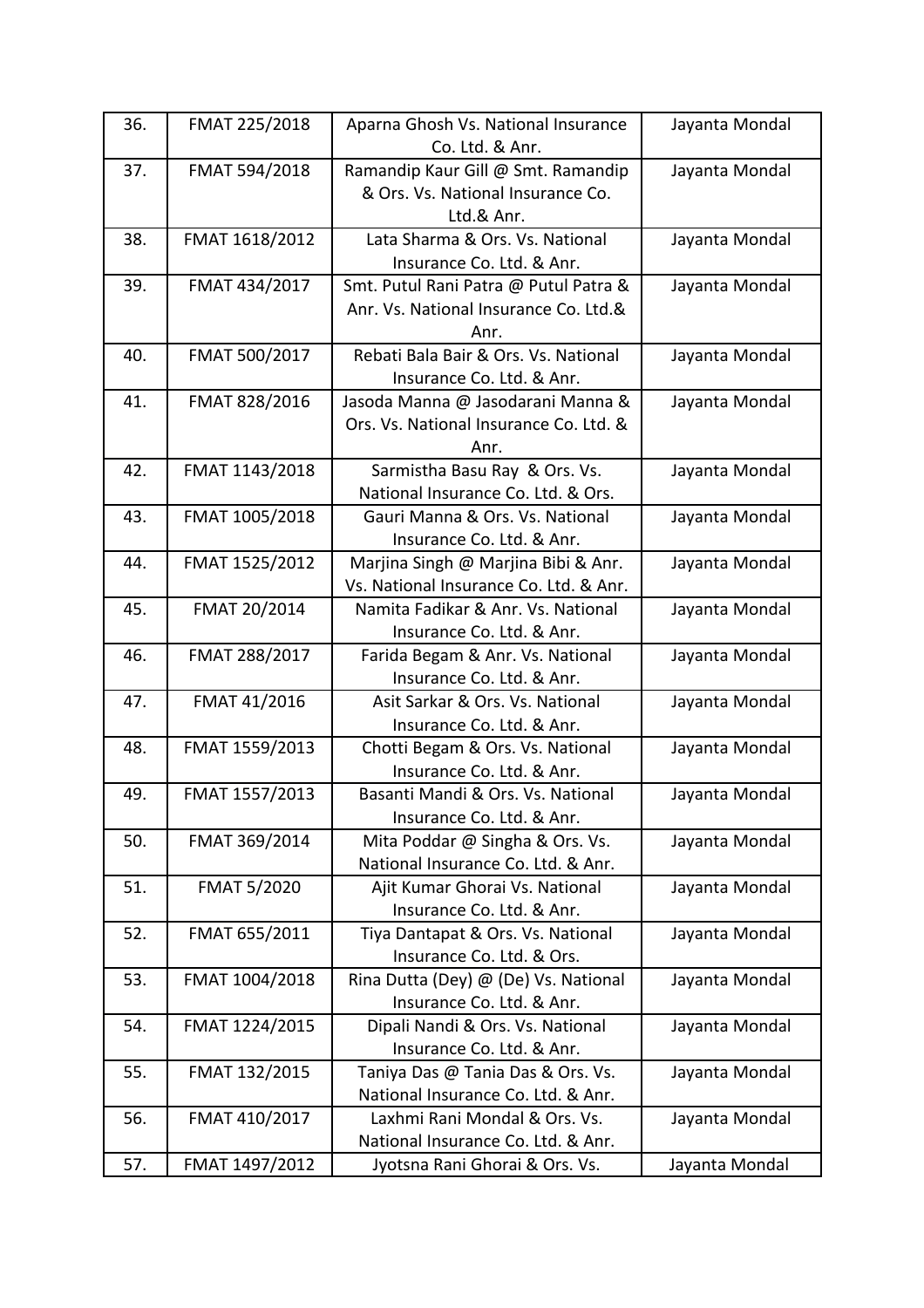|     |                | National Insurance Co. Ltd. & Anr.      |                  |
|-----|----------------|-----------------------------------------|------------------|
| 58. | FMAT 1359/2011 | Basanta Nayek Vs. National Insurance    | Jayanta Mondal   |
|     |                | Co. Ltd.                                |                  |
| 59. | FMAT 181/2013  | Sima Kar & Ors. Vs. National Insurance  | Jayanta Mondal   |
|     |                | Co. Ltd. & Anr.                         |                  |
| 60. | FMAT 1110/2012 | Babi Dalai @ Baby Dolai & Ors. Vs.      | Jayanta Mondal   |
|     |                | National Insurance Co. Ltd. & Ors.      |                  |
| 61. | FMAT 1556/2013 | Upen Kisku & Ors. Vs. National          | Jayanta Mondal   |
|     |                | Insurance Co. Ltd. & Anr.               |                  |
| 62. | FMAT 1109/2012 | Khandi Singh @ Khandi Sing Vs.          | Jayanta Mondal   |
|     |                | National Insurance Co. Ltd. & Ors.      |                  |
| 63. | FMAT 740/2017  | Sushila Rajak & Ors. Vs. National       | Jayanta Mondal   |
|     |                | Insurance Co. Ltd. & Anr.               |                  |
| 64. | FMAT 434/2015  | Taslima Bibi Vs. National Insurance Co. | Saidur Rahaman   |
|     | FMA 3689/2015  | Ltd. & Anr.                             |                  |
| 65. | FMAT 1352/2013 | Uttam Mondal Vs. National Insurance     | Saidur Rahaman   |
|     | FMA 997/2017   | Co. Ltd.                                |                  |
| 66. | FMA 485/2014   | Piriska Kujur @ Oraon & Ors. Vs.        | Saidur Rahaman   |
|     |                | National Insurance Co. Ltd. & Anr.      |                  |
| 67. | FMAT 247/2020  | Goutam Ghosh Vs. National Insurance     | Saidur Rahaman   |
|     | FMA 29/2021    | Co. Ltd.                                |                  |
| 68. | FMAT 679/2013  | Amina Bewa & Ors. Vs. National          | Saidur Rahaman   |
|     |                | Insurance Co. Ltd.& Ors.                |                  |
| 69. | FMA 2164/2015  | Barun Mukherjee Vs. National            | Saidur Rahaman   |
|     |                | Insurance Co. Ltd. & Anr.               |                  |
| 70. | FMAT 588/2021  | Alamgir Dafadar Vs. National            | Saidur Rahaman   |
|     |                | Insurance Co. Ltd. & Anr.               |                  |
| 71. | FMA 1770/2015  | Chunku Majhi Vs. National Insurance     | Saidur Rahaman   |
|     |                | Co. Ltd. & Anr.                         |                  |
| 72. | FMA 1588/2015  | National Insurance Co. Ltd. Vs. Baha    | Parimal Kumar    |
|     |                | Oraw                                    | Pahari           |
| 73. | FMA 1699/2014  | National Insurance Co. Ltd. Vs.         | Sanjay Paul      |
|     |                | Phulmala Biswas & Ors.                  |                  |
| 74. | FMAT 1234/2013 | National Insurance Co. Ltd. Vs.         | Sanjoy Paul      |
|     |                | Taposhi Roy & Ors.                      |                  |
| 75. | FMA 963/2012   | National Insurance Co. Ltd. Vs. Sudipta | Abhijit          |
|     |                | Garai & Anr.                            | Gangopadhyay     |
| 76. | FMA 492/2006   | Swapan Roy & Anr. Vs. Div. Manager,     | Saidur Rahaman   |
|     |                | National Insurance Co. Ltd.             |                  |
| 77. | FMAT 394/2021  | Pratima Adhikary & Anr. Vs. National    | Subhankar Mondal |
|     |                | Insurance Co. Ltd. & Anr.               |                  |
| 78. | FMAT 392/2021  | Rekha Rani Samanta & Anr. Vs.           | Subhankar Mondal |
|     |                | National Insurance Co. Ltd. & Anr.      |                  |
| 79. | FMAT 360/2021  | Tapasi Bera & Anr. Vs. National         | Subhankar Mondal |
|     |                | Insurance Co. Ltd. & Anr.               |                  |
| 80. | FMAT 765/2021  | <b>Bimal Chandra Das Vs. National</b>   | Subhankar Mondal |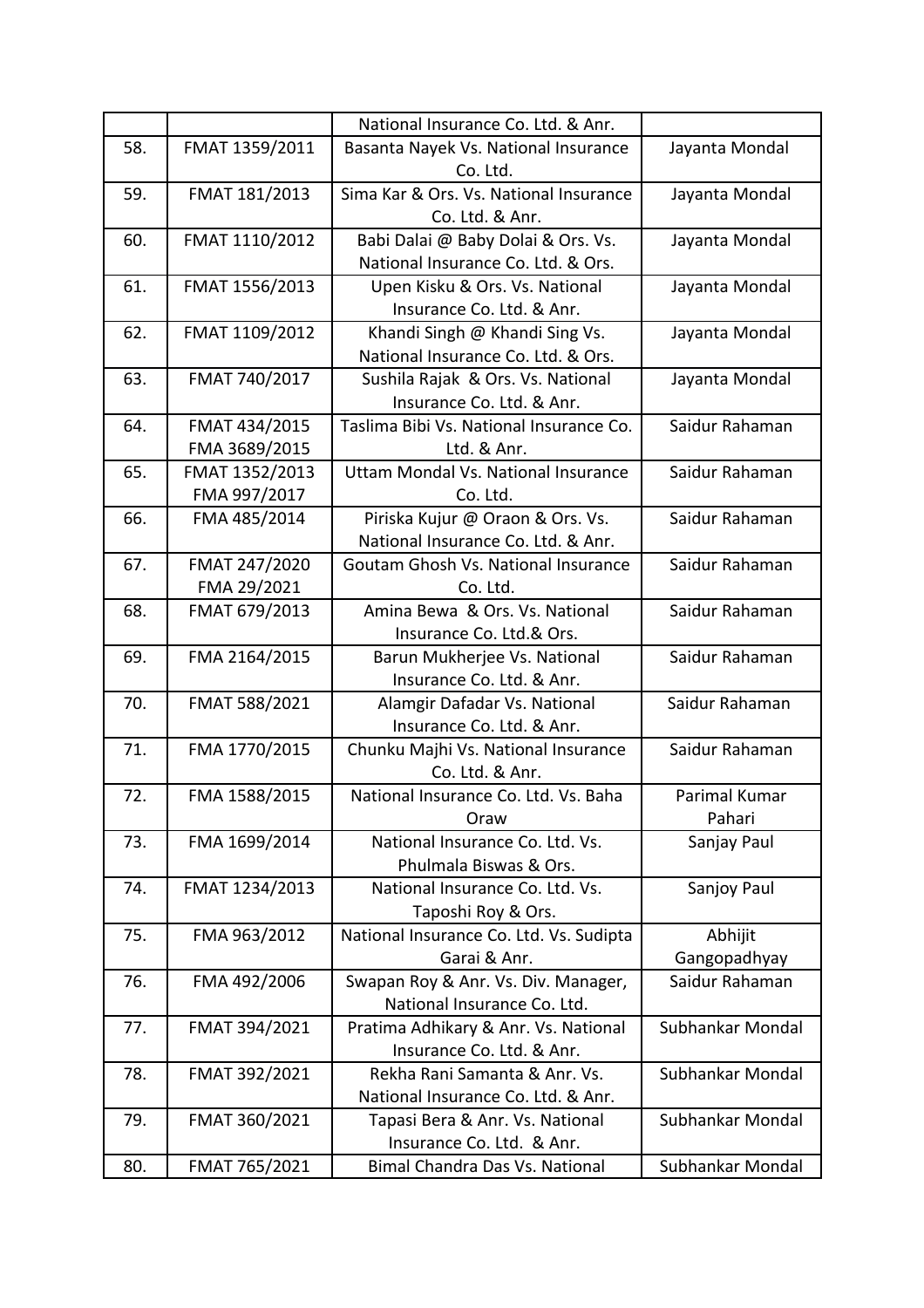|      |                | Insurance Co. Ltd. & Anr.               |                  |
|------|----------------|-----------------------------------------|------------------|
| 81.  | FMA 1271/2021  | Santoshi Jana & Ors. Vs. National       | Subhankar Mondal |
|      |                | Insurance Co. Ltd. & Anr.               |                  |
| 82.  | FMAT 809/2021  | Sakuntala Maity & Ors. Vs. National     | Subhankar Mondal |
|      |                | Insurance Co. Ltd. & Anr.               |                  |
| 83.  | FMAT 766/2021  | Sulekha Singh & Anr. Vs. National       | Subhankar Mondal |
|      |                | Insurance Co. Ltd. & Anr.               |                  |
| 84.  | FMAT 754/2021  | Karnadhar Mondal Vs. National           | Subhankar Mondal |
|      |                | Insurance Co. Ltd. & Anr.               |                  |
| 85.  | FMAT 655/2021  | National Insurance Co. Ltd. Vs. Ganga   | Rajesh Singh     |
|      |                | Mallik & Ors.                           |                  |
| 86.  | FMA 2955/2016  | National Insurance Co. Ltd. Vs.         | Sanjay Paul      |
|      |                | Sandhya Biswas                          |                  |
| 87.  | FMA 319/2018   | National Insurance Co. Ltd. Vs. Smt.    | Sanjay Paul      |
|      |                | Jyoti @ Jyoty Das & Ors.                |                  |
| 88.  | FMA 549/2011   | Gulal Bibi & Anr. Vs. National          | Saidur Rahaman   |
|      |                | Insurance Co. Ltd. & Anr.               |                  |
| 89.  | FMA 2599/2016  | National Insurance Co. Ltd. Vs.         | Parimal Kumar    |
|      |                | Narayan Ghosh                           | Pahari           |
| 90.  | FMAT 725/2021  | Mayna Mondal & Anr. Vs. National        | Muktokesh Das    |
|      |                | Insurance Co. Ltd. & Ors.               |                  |
| 91.  | FMAT 298/2019  | Siddheswar Mondal & Anr. Vs.            | Muktokesh Das    |
|      |                | National Insurance Co. Ltd. & Anr.      |                  |
| 92.  | FMAT 794/2021  | Amita Saha & Anr. Vs. National          | Muktokesh Das    |
|      |                | Insurance Co. Ltd. & Ors.               |                  |
| 93.  | FMAT (MV)      | Joydeb Mondal Vs. National Insurance    | Muktokesh Das    |
|      | 25/2022        | Co. Ltd.& Anr.                          |                  |
| 94.  | FMAT 786/2021  | Basana Devi Vs. National Insurance      | Muktokesh Das    |
|      | FMA 99/2022    | Co. Ltd.& Ors.                          |                  |
| 95.  | FMA 1775/2018  | National Insurance Co. Ltd. Vs. Tanjila | Sanjay Paul      |
|      |                | Bibi & Ors.                             |                  |
| 96.  | <b>FMAT</b>    | Tandrani Das & Anr. Vs. National        | Jayanta Banerjee |
|      | (MV)43/2022    | Insurance Co. Ltd. & Anr.               |                  |
| 97.  | FMAT 1359/2016 | . National Insurance Co. Ltd. Vs. Sk.   | Rajesh Singh     |
|      | FMA 797/2021   | Nurul Islam & Anr.                      |                  |
| 98.  | FMAT 3344/2004 | Manjina Khatoon & Ors. Vs. National     | Saidur Rahaman   |
|      |                | Insurance Co. Ltd.                      |                  |
| 99.  | FMA 1351/2021  | National Insurance Co. Ltd. Vs. Aparna  | Afroz Alam       |
|      |                | Karmakar & Ors.                         |                  |
| 100. | FMAT 1030/2017 | National Insurance Co. Ltd. Vs. Debasri | Sanjay Pal       |
|      | FMA 1357/2018  | Manna & Ors.                            |                  |
| 101. | FMAT 42/2017   | National Insurance Co. Ltd. Vs. Smt.    | K K Das          |
|      | FMA 658/2021   | Ruma Bauri & Anr.                       |                  |
| 102. | FMA 4456/2016  | National Insurance Co. Ltd. Vs. Md.     | Afroze Alam      |
|      |                | Hasimuddin & Ors.                       |                  |
| 103. | FMAT 1122/2018 | National Insurance Co. Ltd. Vs. Gita    | Rajesh Singh     |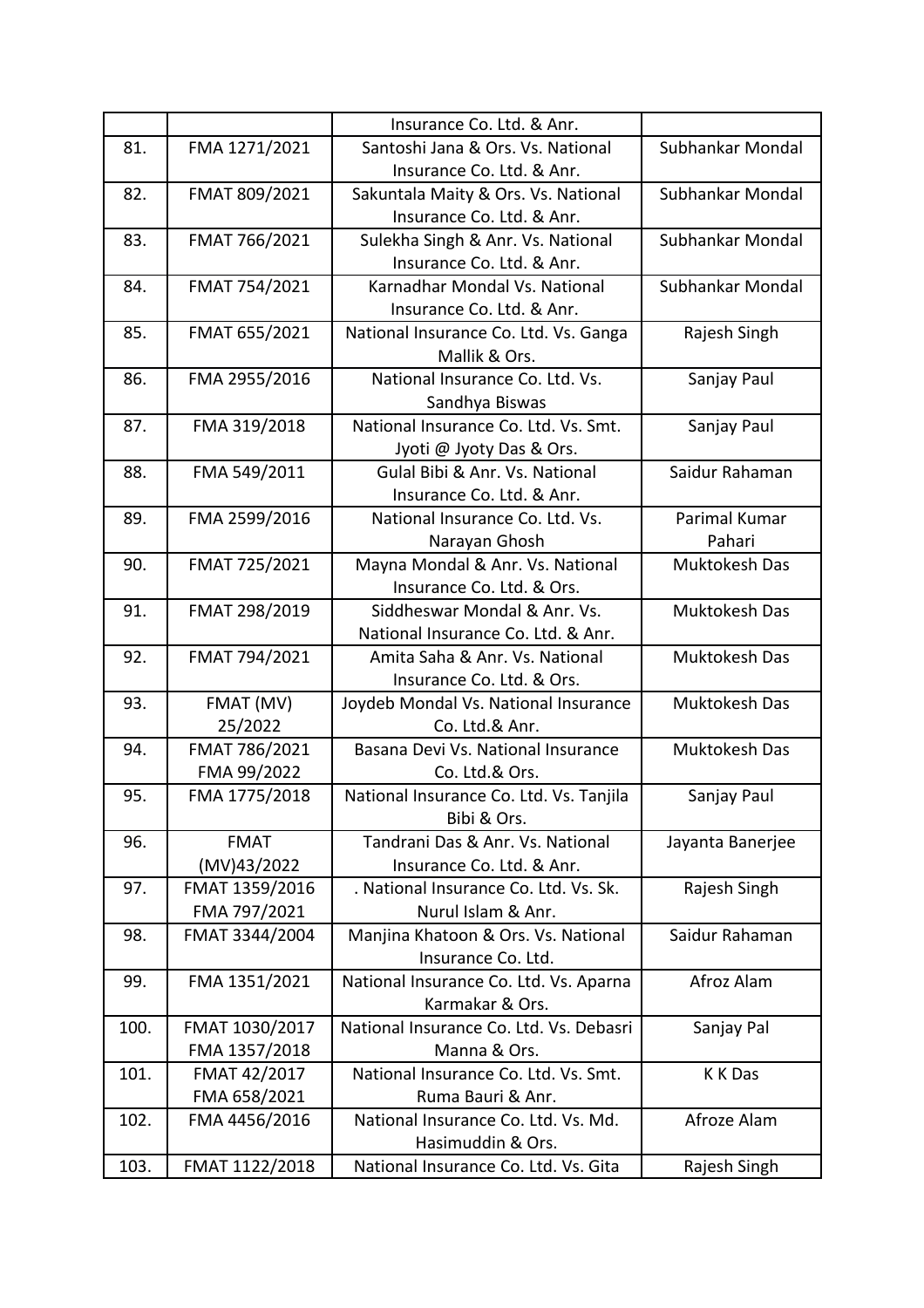|      | FMA 1138/2021   | Rani & Anr.                              |                     |
|------|-----------------|------------------------------------------|---------------------|
| 104. | FMAT 270/2014   | National Insurance Co. Ltd. Vs. Bapi     | Parimal Kumar       |
|      | FMA 1779/2014   | Manna & Anr.                             | Pahari              |
| 105. | FMAT 467/2018   | National Insurance Co. Ltd. Vs.          | Sanjay Paul         |
|      | FMA 923/2021    | Anando Kumar Biswas & Anr.               |                     |
| 106. | FMAT 1296/2009  | National Insurance Co. Ltd. Vs. Krishna  | Parimal Kumar       |
|      |                 | @ Krishna Pada Chowdhury & Ors.          | Pahari              |
| 107. | FMA 3355/2013   | National Insurance Co. Ltd. Vs. Ashis    | Rajesh Singh        |
|      |                 | Mahapatra & Anr.                         |                     |
| 108. | FMAT 1294/2013  | Gita Rani Ghotai & Ors. Vs. National     | Krishanu Banik      |
|      |                 | Insurance Co. Ltd. & Anr.                |                     |
| 109. | FMAT 979/2014   | Smt. Anna Ojha & Anr. Vs. National       | Krishanu Banik      |
|      |                 | Insurance Co. Ltd. & Ors.                |                     |
| 110. | FMAT 986/2018   | Rupa Karmakar Vs. Future Generali        | Ashique Mondal      |
|      |                 | India Insurance Co. Ltd. & Anr.          |                     |
| 111. | FMAT(MV) 5/2022 | Mridula Rani Ghosh Vs. Future            | Subhankar Mondal    |
|      | FMA 44/2022     | Generali India Insurance Co. Ltd. &      |                     |
|      |                 | Anr.                                     |                     |
| 112. | FMA 1045/2015   | Deb Bahadur Khatri Vs. IFFCO TOKYO       | Krishanu Banik      |
|      |                 | General Insurance Co. Ltd. & Ors.        |                     |
| 113. | FMAT 580/2018   | <b>IFFCO Tokio General Insurance Co.</b> | Rajesh Singh        |
|      |                 | Ltd. Vs. Sakina Khatoon & Ors.           |                     |
| 114. | FMA 351/2005    | Binoda Bewa Vs. Ranjit Pr. Show          | Pervej Anam         |
| 115. | MAT 94/2019     | Monomoy Chakraborty Vs. D.M, Purba       | Amir Safique Molla  |
|      |                 | Mardhaman & Ors.                         |                     |
| 116. | FMAT 385/2021   | Bela Rani Pal & Anr. Vs.                 | Subhankar Mondal    |
|      | FMA 1382/2021   | Cholamandalam MS General                 |                     |
|      |                 | Insurance Co. Ltd. & Anr.                |                     |
| 117. | FMAT 16/2018    | Jitu Mahanta & Ors. Vs.                  | Jayanta Banerjee    |
|      |                 | Cholamandalam General Insurance          |                     |
|      |                 | Co. Ltd. & Anr.                          |                     |
| 118. | FMA 369/2021    | Paruli Roy & Anr. Vs. Shriram General    | Jayanta Mondal      |
|      |                 | Insurance Co. Ltd. & Anr.                |                     |
| 119. | WPA 23464/2017  | Jitendra Prasad Shukla Vs. CESC Ltd. &   | Bidyut Kumar Halder |
|      |                 | Ors.                                     |                     |
| 120. | WPA 20645/2018  | Ekbal Ahmed & Ors. Vs. State of West     | Md. Nauroz Rahber   |
|      |                 | Bengal & Ors.                            |                     |
| 121. | WPA 3486/2021   | Md. Subhan Vs. State of West Bengal      | Dipnarayan          |
|      |                 | & Ors.                                   | Mukherjee           |
| 122. | WPA 14575/2018  | Md. Tanweer Alam Vs. CESC Ltd. &         | Chinmoy Guha        |
|      |                 | Ors.                                     | Thakurata           |
| 123. | WPA 11972/2020  | Saiful Rahaman Vs. CESC Ltd.             | Md. Hasanuz Zaman   |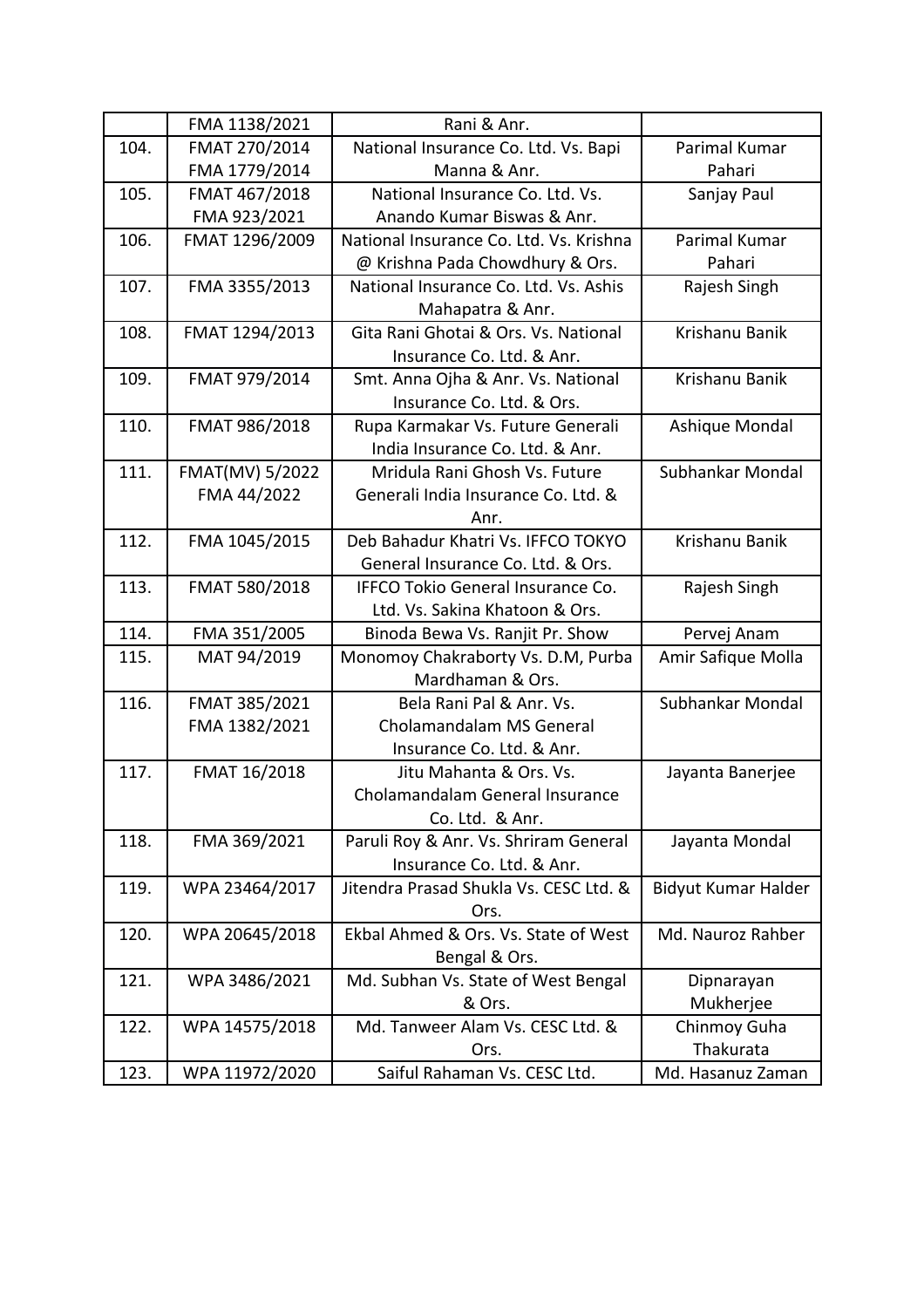# **LOK ADALAT**

## **12th day of February, 2022**

### **BENCH - II**

## **The Hon'ble Justice Krishna Rao**

## **Sri Siddhartha Lahiri, Learned Advocate**

### **Court Room No.- 7**

| SI. | Case No.     | <b>Cause Title</b>                         | Name of the            |
|-----|--------------|--------------------------------------------|------------------------|
| No. |              |                                            | <b>Advocate</b>        |
| 1.  | FMAT 4/2020  | Narayan Chandra Saha & Ors. Vs. National   | <b>Tamal Kumar Sen</b> |
|     |              | Insurance Co. Ltd. & Anr.                  |                        |
| 2.  | FMAT 52/2019 | Dipankar Sarkar Vs. National Insurance     | <b>Tamal Kumar Sen</b> |
|     |              | Co. Ltd. & Anr.                            |                        |
| 3.  | FMAT 34/2021 | Swapna Sarkar Vs. National Insurance Co.   | Sandip Bandopadhyay    |
|     |              | Ltd. & Anr.                                |                        |
| 4.  | FMAT 28/2021 | Smt. Manjuri Rabidas & Anr. Vs. National   | <b>Tamal Kumar Sen</b> |
|     |              | Insurance Co. Ltd. & Anr.                  |                        |
| 5.  | FMAT 27/2021 | Smt. Namita Sarkar Vs. National Insurance  | Sidhi Sethia           |
|     |              | Co. Ltd. & Anr.                            |                        |
| 6.  | FMAT 44/2021 | Jharna De Bhowmik Vs. National             | <b>Tamal Kumar Sen</b> |
|     |              | Insurance Co. Ltd. & Ors.                  |                        |
| 7.  | FMAT 48/2021 | Tanushri Ghosh & Ors. Vs. The Branch       | Rima Sarkar            |
|     |              | Manager, National Insurance Co. Ltd. &     |                        |
|     |              | Anr.                                       |                        |
| 8.  | FMAT 6/2019  | National Insurance Co. Ltd. Vs. Samata     | Rajesh Singh           |
|     |              | Harijan & Ors.                             |                        |
| 9.  | FMAT 15/2019 | Sumila Barman Vs. National Insurance Co.   | Milan Ch. Laskar       |
|     |              | Ltd.& Ors.                                 |                        |
| 10. | FMAT 31/2019 | Bina Barhi Vs. National Insurance Co. Ltd. | Jayanta Banerjee       |
|     |              | & Anr.                                     |                        |
| 11. | FMAT 59/2019 | Binati Roy Vs. National Insurance Co. Ltd. | Sandip Bandopadhyay    |
|     |              | & Anr.                                     |                        |
| 12. | FMAT 5/2021  | Tara Sharma & Ors. Vs. National            | Rima Sarkar            |
|     |              | Insurance Co. Ltd. & Anr.                  |                        |
| 13. | FMAT 10/2021 | National Insurance Co. Ltd. Vs. Bimla      | Sanjay Paul            |
|     |              | Subba & Anr.                               |                        |
| 14. | FMAT 11/2021 | Maria Goreti Bara & Ors. Vs. National      | Sandip Bandopadhyay    |
|     |              | Insurance Co. Ltd. & Anr.                  |                        |
| 15. | FMAT 12/2021 | Rojidan Khatoon & Ors. Vs. National        | Sandip Bandopadhyay    |
|     |              | Insurance Co. Ltd. & Anr.                  |                        |
| 16. | FMAT 14/2021 | Rajendra Prasad Dabaral @ Prasad & Ors.    | Sandip Bandopadhyay    |
|     |              | Vs. National Insurance Co. Ltd. & Anr.     |                        |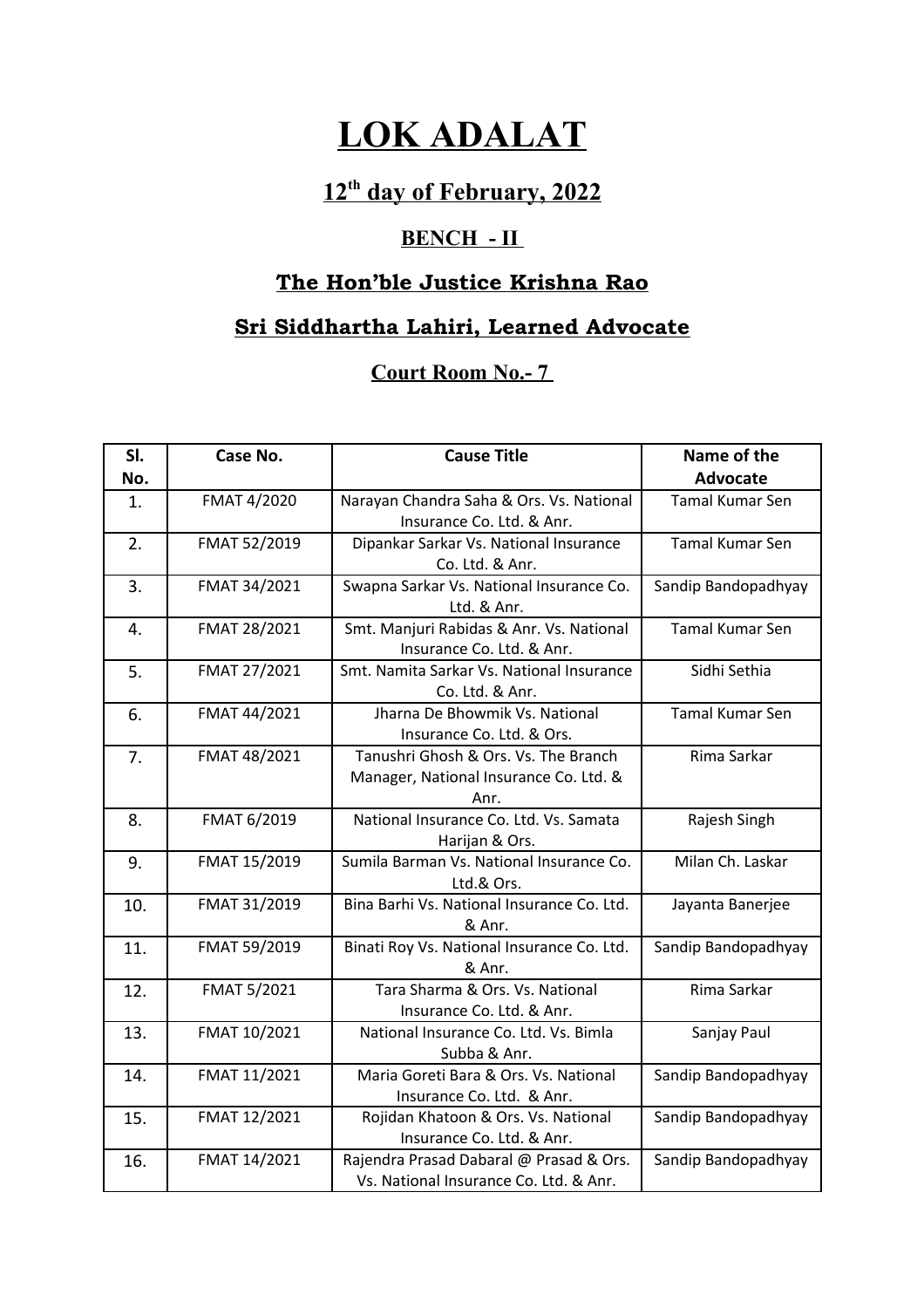| 17. | FMAT 17/2021 | Santoshi Barman Vs. The New India                          | Gobinda Saha        |
|-----|--------------|------------------------------------------------------------|---------------------|
|     |              | Assurance Co. Ltd. & Anr.                                  |                     |
| 18. | FMAT 25/2021 | Sneha Dungarwal & Ors. Vs. New India                       | Deborshi Dhar       |
|     |              | Assurance Co. Ltd. & Anr.                                  |                     |
| 19. | FMAT 38/2021 | Jahanara Bewa @ Jahanara Bibi & Ors. Vs.                   | Ruxmini Basu Roy    |
|     |              | The New India Assurance Co. Ltd.                           |                     |
| 20. | FMAT 53/2021 | Bishnu Chhetri (Lepcha) & Ors. Vs. The                     | Partha Bhowmik      |
|     |              | Branch Manager, New India Assurance                        |                     |
|     |              | Co. Ltd. & Anr.                                            |                     |
| 21. | FMAT 7/2020  | Smt. Tanushree Mandal (Das) & Ors. Vs.<br>Md. Sakir & Anr. | Rajarshi Biswas     |
| 22. | FMAT 1/2019  | Smt. Jamuna Mandal Vs. New India                           | Hasan Omar Faruque  |
|     |              | Assurance Co. Ltd. & Anr.                                  |                     |
| 23. | FMAT 23/2019 | Kalyani Roy Vs. New India Assurance Co.                    | Rishin Chakraborty  |
|     |              | Ltd. & Anr.                                                |                     |
| 24. | FMAT 32/2019 | Rama Rani Sarkar & Ors. New India                          | Jayanta Banerjee    |
|     |              | Assurance Co. Ltd. & Ors.                                  |                     |
| 25. | FMAT 33/2019 | Anju Devi Chhajer & Ors. Vs. New India                     | Sandip Bandopadhyay |
|     |              | Assurance Co. Ltd. & Anr.                                  |                     |
| 26. | FMAT 37/2019 | Ajay Karjee Vs. New India Assurance Co.                    | Sandip Banopadhyay  |
|     |              | Ltd. & Anr.                                                |                     |
| 27. | FMAT 13/2020 | New India Assurance Co. Ltd. Vs. Ranjita                   | Rishin Chakraborty  |
|     |              | Chettri & Ors.                                             |                     |
| 28. | FMAT 9/2021  | Hira Routh & Ors. Vs. New India                            | Sandip Bandopadhyay |
|     |              | Assurance Co. Ltd. & Anr.                                  |                     |
| 29. | FMAT 15/2021 | Sanjita Jain Vs. New India Assurance Co.                   | Sandip Bandopadhyay |
|     |              | Ltd. & Anr.                                                |                     |
| 30. | FMAT 19/2019 | Renubala @ Renuka Sarkar Vs. TATA                          | Jayanta Banerjee    |
|     |              | AIG General Insurance Company Ltd.                         |                     |
|     |              | & Anr.                                                     |                     |
| 31. | FMAT 20/2021 | Hemanta Barman & Anr. Vs. Bajaj Allianz                    | Kalpana Roy         |
|     |              | General Insurance Co. Ltd. & Anr.                          |                     |
| 32. | FMAT 36/2021 | Prem Bdr Ghalay @ Prem Bahadur Ghalay                      | Ruxmini Basu Roy    |
|     |              | Vs. Bajaj Allianz General Insurance Co.                    |                     |
|     |              | Ltd. & Anr.                                                |                     |
| 33. | FMAT 44/2019 | Shaktiman Roy Vs. Bajaj Allianz General                    | Sandip Bandopadhyay |
|     |              | Insurance Co. Ltd. & Anr.                                  |                     |
| 34. | FMAT 60/2012 | Ramila @ Ramala Mongar @ Mangar &                          | Sandip Bandopadhyay |
|     |              | Ors. Vs. Bajaj Allianz General Insurance                   |                     |
|     |              | Co. Ltd. & Ors.                                            |                     |
| 35. | FMAT 18/2019 | Pushpa Biswakarma Vs. Bajaj Allianz                        | Jayanta Banerjee    |
|     |              | General Insurance Co. Ltd. & Anr.                          |                     |
| 36. | FMAT 1/2021  | M/S. Oriental Insurance Co. Ltd. Vs. Smt.                  | Deborshi Dhar       |
|     |              | Chungda Bhutia & Ors.                                      |                     |
| 37. | FMAT 22/2021 | Smt. Flora Minj & Anr. Vs. The Oriental                    | Tamal Kumar Sen     |
|     |              | Insurance Co. Ltd. & Anr.                                  |                     |
| 38. | FMAT 9/2019  | Khayrul Islam Vs. The Oriental Insurance                   | Gobinda Saha        |
|     | FMA 3/2019   | Co. Ltd. & Anr.                                            |                     |
| 39. | FMAT 50/2021 | The Oriental Insurance Co. Ltd. Vs. Shila                  | Rajesh Singh        |
|     |              | Roy @ Shilpa & Ors.                                        |                     |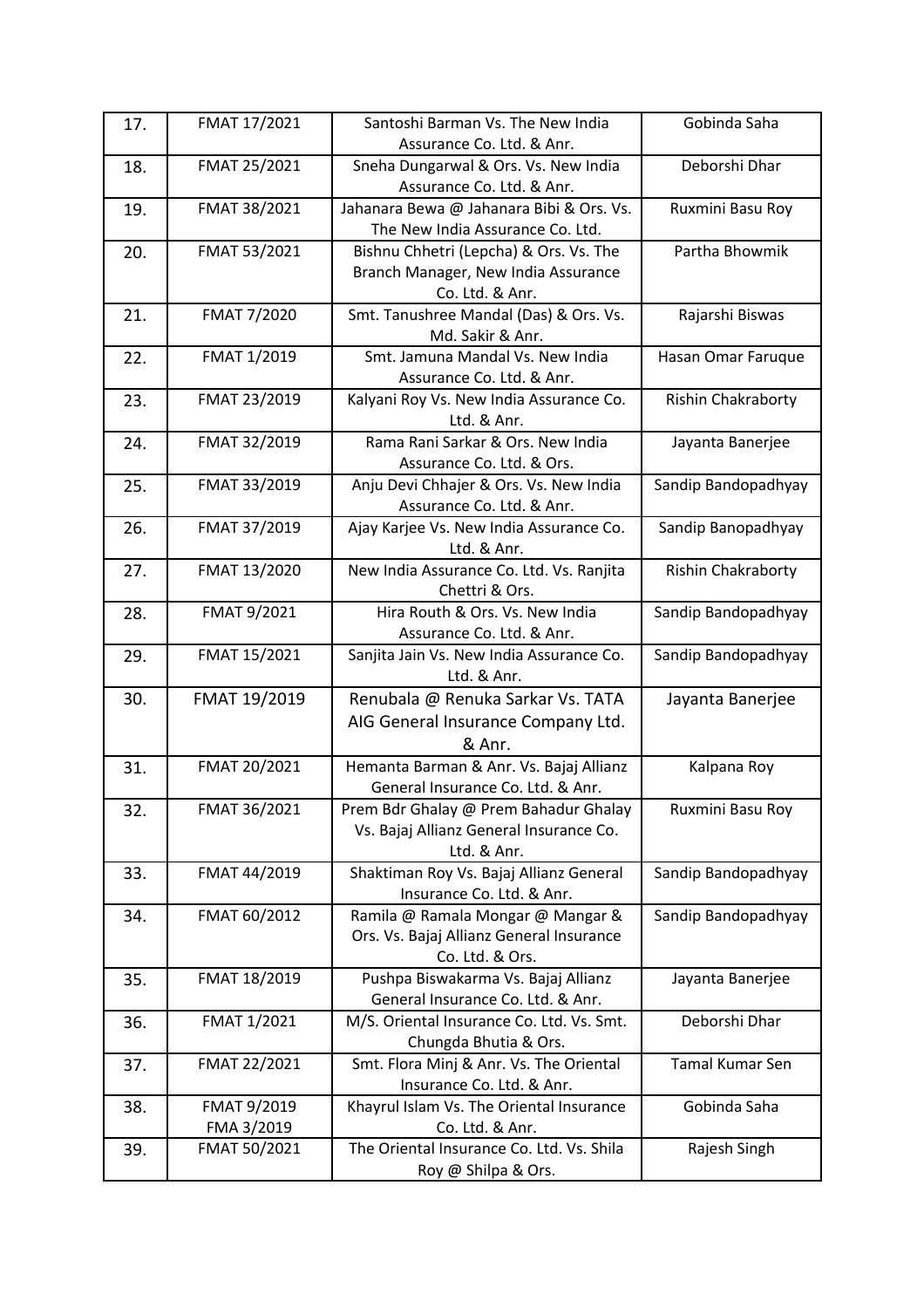| 40. | FMAT 8/2020   | Oriental Insurance Co. Ltd. Vs. Nanibala                                 | <b>Bhaskar Maitra</b> |
|-----|---------------|--------------------------------------------------------------------------|-----------------------|
|     |               | Ray & Anr.                                                               | Gobinda Saha          |
| 41. | FMAT 11/2020  | Nilima Roy Vs. Union of India                                            |                       |
| 42. | FMAT 35/2021  | Smt. Pushpa Thapa Vs. United India<br>Insurance Co. Ltd. & Ors.          | Sandip Bandopadhyay   |
| 43. | FMAT 24/2021  | United India Insurance Co. Ltd. Vs. Smt.                                 | Pasupati Nath         |
|     |               | Sima Sarkar & Ors.                                                       |                       |
| 44. | FMAT 13/2019  | Smt. Nibha Sarkar @ Nibharani Sarkar Vs.                                 | Gobinda Saha          |
|     | FMA 9/2019    | United India Insurance Co. Ltd. & Anr.                                   |                       |
|     | COT 1/2019    |                                                                          |                       |
| 45. | FMAT 41/2021  | Jetni Oraon & Ors. Vs. United India                                      | Gobinda Saha          |
|     |               | Insurance Co. Ltd. & Anr.                                                |                       |
| 46. | FMAT 54/2021  | Laxmi Rani Mandal & Ors. Vs. The Branch                                  | Partha Bhowmik        |
|     |               | Manager, United India Insurance Co. Ltd.                                 |                       |
|     |               | & Anr.                                                                   |                       |
| 47. | FMAT 54/2019  | Shabana Begam & Ors. Vs. United India                                    | Hirak Barman          |
|     |               | Insurance Co. Ltd. & Anr.                                                |                       |
| 48. | FMAT 1/2020   | Sumitra Bhadra Vs. United India                                          | Gobindo Saha          |
|     |               | Insurance Co. Ltd. & Anr.                                                |                       |
| 49. | FMAT 13/2021  | Bhimraj Shaw Vs. United India Insurance                                  | Debajit Kundu         |
|     |               | Co. Ltd. & Anr.                                                          |                       |
| 50. | FMAT 33/2021  | Shriram General Insurance Co. Ltd. Vs.                                   | Partha Bhowmik        |
|     |               | Smt. Chhaya Das & Ors.                                                   |                       |
| 51. | FMAT 8/2021   | Shriram general Insurance CO. Ltd. Vs.<br>Mamena Bibi & Ors.             | Rajesh Singh          |
| 52. | FMAT 26/2021  | Reliance General Insurance Co. Ltd. Vs.                                  | Partha Bhowmick       |
|     |               | Smt. Sunity Barman & Ors.                                                |                       |
| 53. | FMAT 42/2021  | Reliance General Insurance Co. Vs.                                       | Partha Bhowmick       |
|     |               | Kanchan Paul & Ors.                                                      |                       |
| 54. | FMAT 5/2020   | Reliance General Insurance Co. Ltd. Vs.                                  | Partha Bhowmick       |
|     |               | Smt. Rina Roy & Ors.                                                     |                       |
| 55. | FMAT 40/2021  | Jayanti Burman @ Barman & Ors. Vs.                                       | Gobinda Saha          |
|     |               | HDFC ERGO General Insurance Co. Ltd.                                     |                       |
| 56. | FMAT 37/2021  | Samaitra Panna @ Sanmait Vs. HDFC                                        | Sandip Bandopadhyay   |
|     |               | ERGO General Insurance Co. Ltd.                                          |                       |
| 57. | FMAT 47/2021  | ICICI Lombard General Insurance Co. Ltd.                                 | Parimal Kumar Pahari  |
|     |               | Vs. Pinki Ray Barua & Ors.                                               |                       |
| 58. | FMAT 6/2020   | Sumiti Mondal & Ors. Vs. ICICI Lombard                                   | Rima Sarkar           |
|     |               | General Insurance Co. Ltd. & Ors.                                        |                       |
| 59. | FMAT 21/2021  | Cholamandalam MS General Insurance<br>Co. Ltd. Vs. Kalpana Barman & Ors. | Abhijit Ray Chaudhury |
|     | FMAT 46/2019  | Cholamandalam MS General Insurance                                       | Partha Bhowmick       |
| 60. |               | Co. Ltd. Vs. Sushanta Kundu & Ors.                                       |                       |
| 61. | FMAT 53/2019  | Lipika Roy & Ors. Vs. Future Generali India                              | Gobindo Saha          |
|     |               | Insurance Co. Ltd. & Anr.                                                |                       |
| 62. | FMAT 250/2015 | Mariam Bibi Vs. The New India                                            | Jayanta Banerjee      |
|     |               | Assurance Co. Ltd. & Anr.                                                |                       |
| 63. | FMAT 461/2021 | Sudha Krishna Nayek Vs. The New                                          | Amit Ranjan Roy       |
|     |               | India Assurance Co. Ltd.                                                 |                       |
|     |               |                                                                          |                       |
| 64. | FMAT 216/2012 | The New India Assurance Co. Ltd. Vs.                                     | Rajesh Singh          |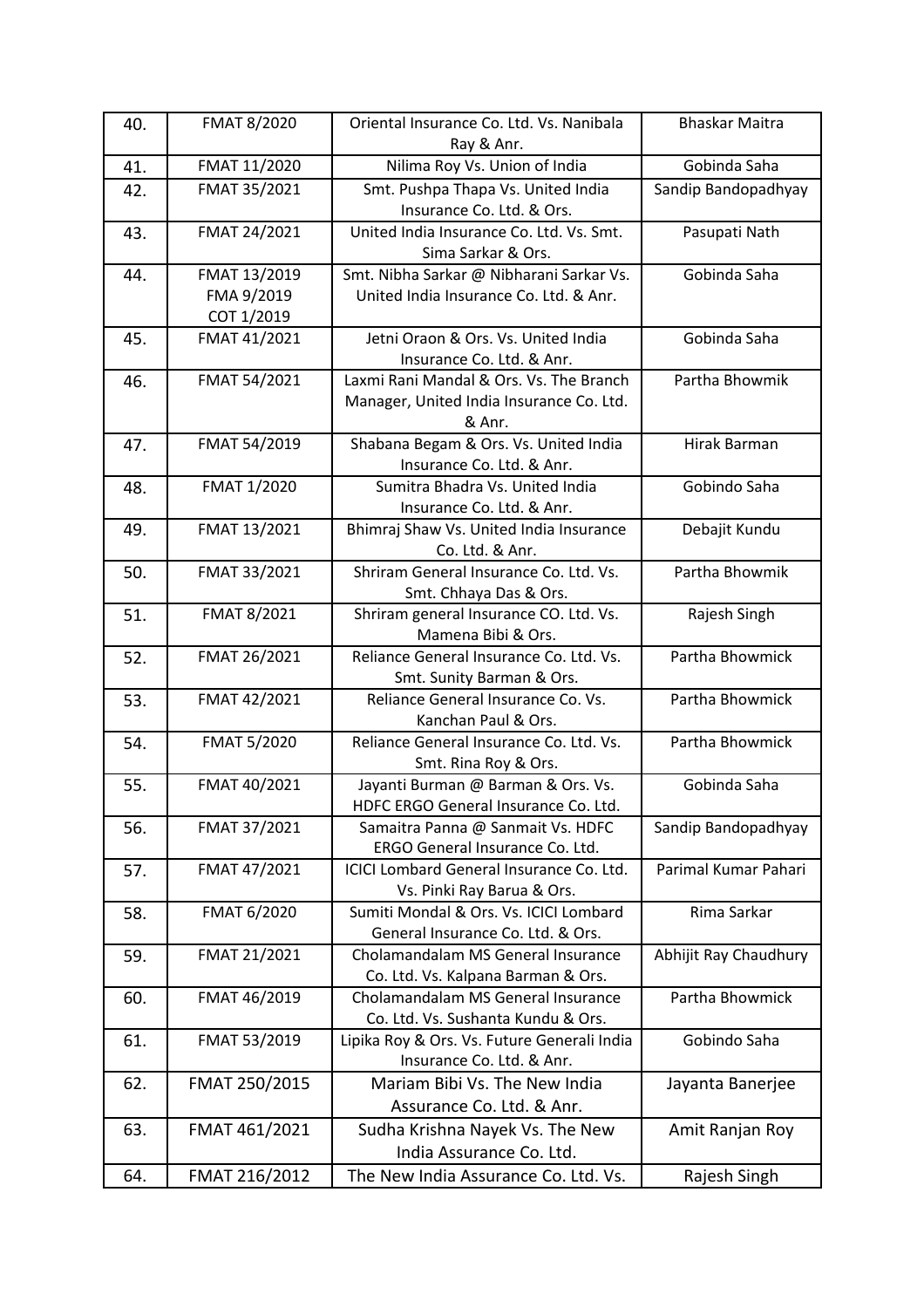|     |                | Sanat Naskar & Anr.                     |                    |
|-----|----------------|-----------------------------------------|--------------------|
| 65. | FMAT 1222/2012 | The New India Assurance Co. Ltd. Vs.    | Rajesh Singh       |
|     |                | Kalabati Devi & Anr.                    |                    |
| 66. | FMAT 1305/2010 | The New India Assurance Co. Ltd. Vs.    | Rajesh Singh       |
|     |                | Khitish Mondal & Anr.                   |                    |
| 67. | FMA 1798/2014  | The New India Assurance Co. Ltd. Vs.    | Parimal Kumar      |
|     |                | Bakul Kesh & Ors.                       | Pahari             |
| 68. | FMAT 1384/2008 | Chayna Das & Ors. New India             | Krishanu Banik     |
|     |                | Assurance Co. Ltd. & Anr.               |                    |
| 69. | FMA 3680/2015  | Biva Biswas Biswas & Ors. Vs. New       | Krishanu Banik     |
|     |                | India Assurance Co. Ltd. & Anr.         |                    |
| 70. | FMAT 738/2015  | Mousumi Samanta & Ors. Vs. New          | Krishanu Banik     |
|     |                | India Assurance Co. Ltd. & Anr.         |                    |
| 71. | FMA 910/2008   | Dilip Chowdhury Vs. New India           | Saidur Rahaman     |
|     |                | Assurance Co. Ltd.                      |                    |
| 72. | FMA 633/2012   | The New India Assurance Co. Ltd. Vs.    | K K Das            |
|     |                | Ajija Chowdhury & Ors.                  |                    |
| 73. | FMA 262/2014   | Manimala Majhi & Ors. Vs. New India     | Krishanu Banik     |
|     |                | Assurance Co. Ltd. & Anr.               |                    |
| 74. | FMAT 223/2013  | Zaibun Nisha Khatoon & Ors. Vs. New     | Krishanu Banik     |
|     |                | India Assurance Co. Ltd.                |                    |
| 75. | FMAT 972/2018  | Mantaj Ali & Ors. Vs. The New India     | Saidur Rahaman     |
|     |                | Assurance Co. Ltd. & Anr.               |                    |
| 76. | FMAT 329/2021  | Tanuja Mandol & Ors. Vs. The New        | Muktakesh Das      |
|     |                | India Assurance Co. Ltd. & Anr.         |                    |
| 77. | FMAT 647/2021  | Surabi Singh & Ors. Vs. New India       | Subhankar Mondal   |
|     |                | Assurance Co. Ltd. & Anr.               |                    |
| 78. | FMA 568/2006   | Sabina Khan & Anr. Vs. New India        | Saidur Rahaman     |
|     |                | Assurance Co. Ltd.                      |                    |
| 79. | FMA 60/2013    | Shanti Devi & Ors. Vs. The New India    | Krishanu Banik     |
|     |                | Assurance Co. Ltd. & Ors.               |                    |
| 80. | FMA 1687/2003  | Kanai Halder Vs. Div Manager, New       | Krishanu Banik     |
|     |                | India Assurance Co. Ltd.                |                    |
| 81. | FMAT 835/2019  | Chunchun Roy(Devi) & Ors. Vs. New       | Sk. Abu Abbasuddin |
|     |                | India Assurance Co. Ltd. & Anr.         |                    |
| 82. | FMA 650/2005   | Manjari Ghosh & Ors. Vs. New India      | Krishanu Banik     |
|     |                | Assurance Co. Ltd.                      |                    |
| 83. | FMA 261/2003   | Wasira Begum & Ors. Vs. United India    | Krishanu Banik     |
|     |                | Insurance Co. Ltd.                      |                    |
| 84. | FMAT 588/2019  | Kakali Biswas & Ors. Vs. The Divisional | Muktokesh Das      |
|     |                | Manager, New India Assurance Co.        |                    |
|     |                | Ltd. & Anr.                             |                    |
| 85. | FMAT 1258/2018 | Ranjit Ghosh & Ors. Vs. New India       | Muktokesh Das      |
|     |                | Assurance & Anr.                        |                    |
| 86. | FMAT 1512/2013 | Mintu Som Vs. New India Assurance       | Krishanu Banik     |
|     |                | Co. Ltd. & Anr.                         |                    |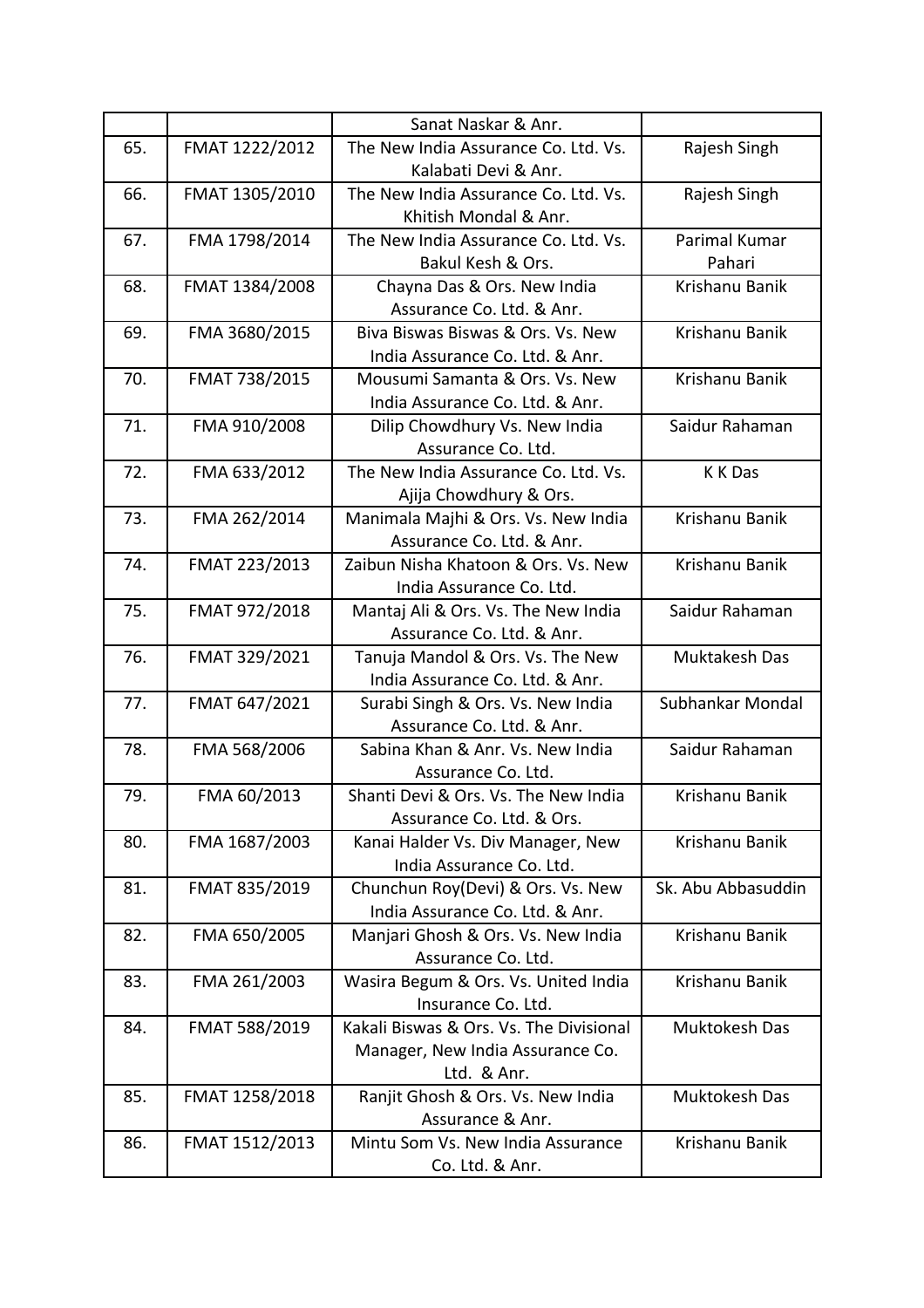| 87.  | FMA 127/2011   | Dulali Ghosh & Ors. Vs. Hari Nath     | Jayanta Mondal   |
|------|----------------|---------------------------------------|------------------|
|      |                | Saroj & Anr.                          |                  |
| 88.  | FMA 1099/2021  | Smt. Mugli Mandi Vs. New India        | Jayanta Mondal   |
|      |                | Assurance Co. Ltd.& Anr.              |                  |
| 89.  | FMAT 98/2016   | Dipali Naskar & Ors. Vs. New India    | Jayanta Mondal   |
|      |                | Assurance Co. Ltd.& Anr.              |                  |
| 90.  | FMAT 1756/2009 | Nutabal Rang & Ors. Vs. New India     | Jayanta Mondal   |
|      |                | Assurance Co. Ltd. & Anr.             |                  |
| 91.  | FMAT 390/2012  | Pratima Chatterjee & Anr. Vs. New     | Jayanta Mondal   |
|      |                | India Assurance Co. Ltd. & Anr.       |                  |
| 92.  | FMAT 1248/2010 | Mrinal Kanti Hazra Vs. New India      | Jayanta Mondal   |
|      |                | Assurance Co. Ltd. & Anr.             |                  |
| 93.  | FMA 897/2011   | Murai Sk. & Anr. Vs. New India        | Saidur Rahaman   |
|      |                | Assurance Co. Ltd. & Anr.             |                  |
| 94.  | FMA 1054/2012  | Sk. Mahacham & Ors. New India         | Saidur Rahaman   |
|      |                | Assurance Co. Ltd.& Anr.              |                  |
| 95.  | FMAT 824/2010  | Jiran Bewa & Ors. Vs. New India       | Saidur Rahaman   |
|      |                | Assurance Co. Ltd. & Ors.             |                  |
| 96.  | FMA 1932/2016  | Hanefa Bewa & Ors. Vs. New India      | Saidur Rahaman   |
|      |                | Assurance Co. Ltd. & Anr.             |                  |
| 97.  | FMA 279/2011   | Gulzar Hussain @ Gilzar Hossain &     | Saidur Rahaman   |
|      |                | Anr. Vs. New India Assurance Co. Ltd. |                  |
|      |                | & Anr.                                |                  |
| 98.  | FMA 1081/2013  | Swapan Mondal Vs. Divisional          | Saidur Rahaman   |
|      |                | Manager, New India Assurance Co.      |                  |
|      |                | Ltd. & Anr.                           |                  |
| 99.  | FMA 366/2014   | Dilip Mandal & Ors. Vs. New India     | Saidur Rahaman   |
|      |                | Assurance Co. Ltd. & Anr.             |                  |
| 100. | FMA 1556/2015  | Debnath Roy Vs. New India Assurance   | Saidur Rahaman   |
|      |                | Co. Ltd. & Anr.                       |                  |
| 101. | FMAT 163/2012  | Arun Kumar Mitra Vs. New India        | Saidur Rahaman   |
|      |                | Assurance Co. Ltd. & Ors.             |                  |
| 102. | FMA 1240/2013  | Partha Kumar Singha Vs. Divisional    | Saidur Rahaman   |
|      |                | Manager, New India Assurance Co.      |                  |
|      |                | Ltd.                                  |                  |
| 103. | FMAT 233/2010  | Amit Halder Vs. New India Assurance   | Saidur Rahaman   |
|      | FMA 143/2011   | Co. Ltd.& Anr.                        |                  |
| 104. | FMAT 489/2021  | Mukta Dasgupta Vs. New India          | Saidur Rahaman   |
|      | FMA 1202/2021  | Assurance Co. Ltd. & Anr.             |                  |
| 105. | FMA 1107/2021  | Mandira Ghosal & Ors. Vs. New India   | Subhankar Mondal |
|      |                | Assurance Co. Ltd. & Anr.             |                  |
| 106. | FMA 101/2021   | Subodh Chandra Dalal Vs. New India    | Jayanta Mondal   |
|      |                | Assurance Co. Ltd. & Ors.             |                  |
| 107. | FMAT 954/2011  | Rukina Bibi & Ors. Vs. . New India    | Jayanta Mondal   |
|      |                | Assurance Co. Ltd. & Anr.             |                  |
| 108. | FMAT 82/2021   | Mamata Ghosh & Ors. Vs. . New India   | Jayanta Mondal   |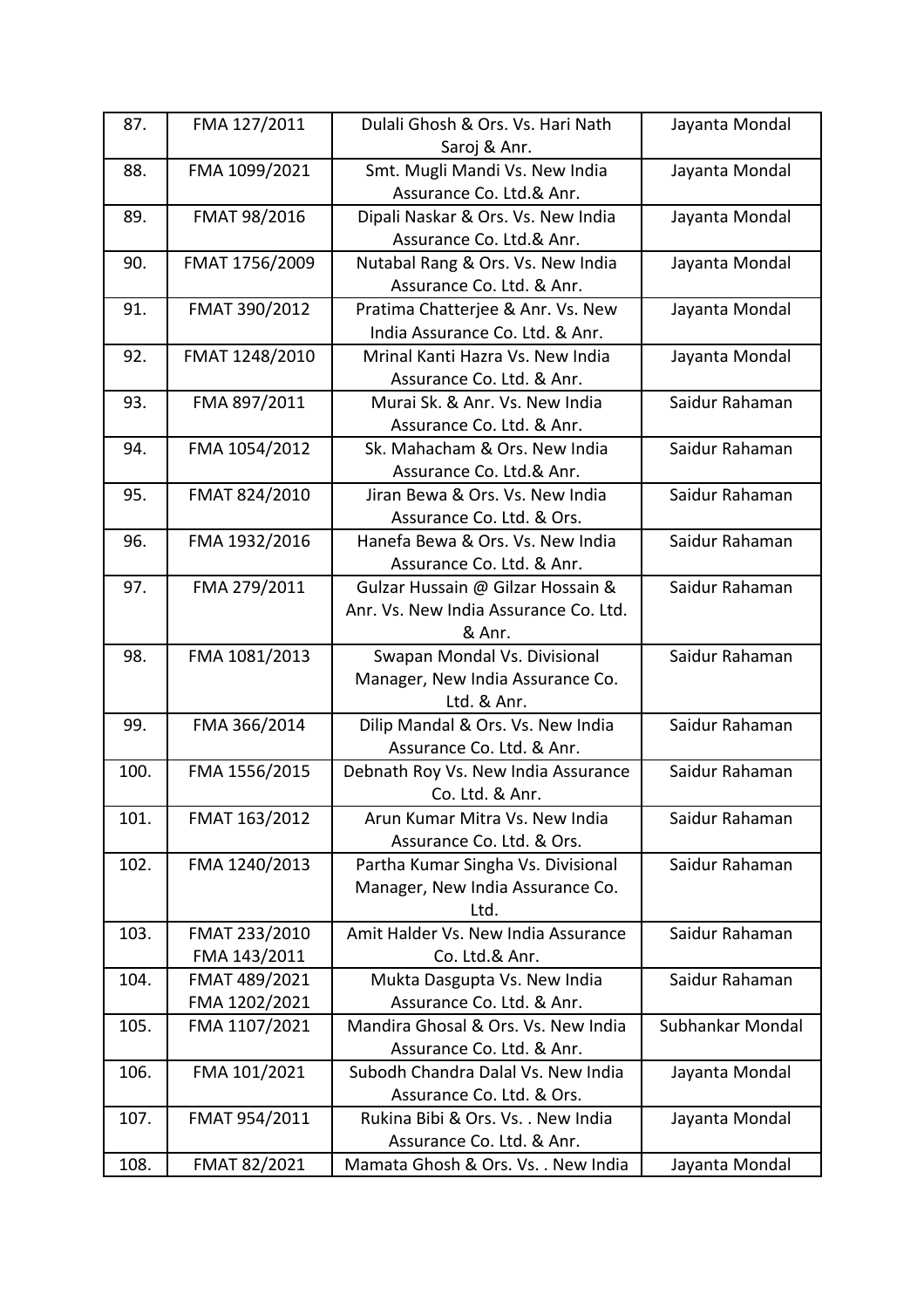|      |                | Assurance Co. Ltd. & Ors.               |                  |
|------|----------------|-----------------------------------------|------------------|
| 109. | FMAT 62/2011   | Samu Bibi Vs. . New India Assurance     | Jayanta Mondal   |
|      |                | Co. Ltd.& Ors.                          |                  |
| 110. | FMAT 343/2008  | Yusuf Ali Vs. . New India Assurance Co. | Jayanta Mondal   |
|      |                | Ltd.& Anr.                              |                  |
| 111. | FMAT 4901/2006 | Marzina Bibi @ Marjina Bibi & Ors. Vs.  | Jayanta Mondal   |
|      |                | . New India Assurance Co. Ltd.          |                  |
| 112. | <b>FMAT</b>    | Pintu Patra Vs. New India Assurance     | Jayanta Banerjee |
|      | (MV)48/2022    | Co. Ltd. & Anr.                         |                  |
| 113. | FMA 863/2009   | New India Assurance Co. Ltd. Vs. Pulin  | Saibalendu       |
|      |                | Sardar & Anr.                           | <b>Bhowmick</b>  |
| 114. | FMA 753/2009   | New India Assurance Co. Ltd. Vs.        | Saibalendu       |
|      |                | Gautam Das & Anr.                       | <b>Bhowmick</b>  |
| 115. | FMAT 1136/2009 | New India Assurance Co. Ltd. Vs.        | K K Das          |
|      |                | Pratima Mukherjee & Ors.                |                  |
| 116. | FMA 1933/2014  | New India Assurance Co. Ltd. Vs.        | Rajesh Singh     |
|      |                | Kalawati Devi & Anr.                    |                  |
| 117. | FMAT 961/2012  | New India Assurance Co. Ltd. Vs. Ajay   | K K Das          |
|      |                | Bhattcharya & Anr.                      |                  |
| 118. | FMA 176/2012   | New India Assurance Co. Ltd. Vs.        | Rajesh Singh     |
|      |                | Bulbuli Kaur & Ors.                     |                  |
| 119. | FMAT 334/2020  | Sekh Anisur Rahaman Vs. New India       | Sima Ghosh       |
|      | FMA 371/2021   | Assurance Co. Ltd. & Anr.               |                  |
| 120. | FMAT 617/2021  | Balika Ghorai & Ors. Vs. New India      | Saidur Rahaman   |
|      |                | Assurance Co. Ltd. & Anr.               |                  |
| 121. | FMA 982/2009   | Hanu Oran Vs. New India Assurance       | Krishanu Banik   |
|      |                | Co. Ltd. & Anr.                         |                  |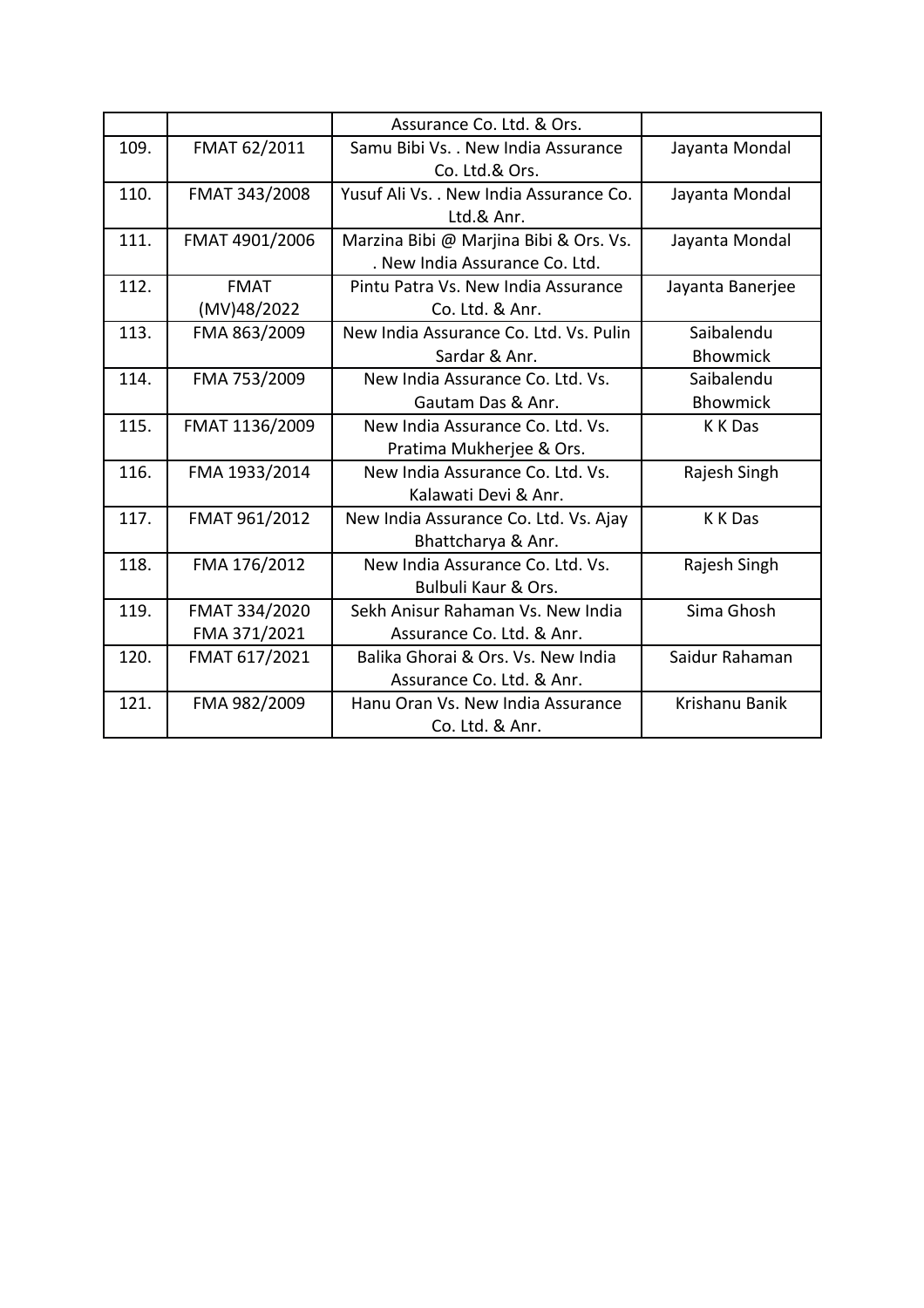# **LOK ADALAT**

## **12th day of February, 2022**

#### **BENCH - III**

# **The Hon'ble Justice Ajoy Kumar Mukherjee**

## **Sri Vipul Kundalia, Learned Advocate**

#### **Court Room No.- 8**

| SI.<br>No. | Case No.       | <b>Cause Title</b>                   | Name of the<br>Advocate |
|------------|----------------|--------------------------------------|-------------------------|
| 1.         | FMA 313/2012   | Minor Dharmu Roy & Anr. Vs. National | Krishanu Banik          |
|            |                | Insurance Co. Ltd. & Anr.            |                         |
| 2.         | FMA 914/2013   | Bijoli Das & Anr. Vs. National       | Krishanu Banik          |
|            |                | Insurance Co. Ltd. & Anr.            |                         |
| 3.         | FMAT 542/2011  | Bamapada Rana & Ors. Vs. National    | Krishanu Banik          |
|            |                | Insurance Co. Ltd. & Anr.            |                         |
| 4.         | FMA 487/2013   | Dipanwita Pramanik & Anr. Vs.        | Krishanu Banik          |
|            |                | National Insurance Co. Ltd. & Ors.   |                         |
| 5.         | FMAT 748/2013  | Arati Ghorai & Anr. Vs. National     | Krishanu Banik          |
|            | FMA 2294/2013  | Insurance Co. Ltd. & Anr.            |                         |
| 6.         | FMA 3861/2016  | Indrajit Samanta Vs. National        | Krishanu Banik          |
|            |                | Insurance Co. Ltd. & Anr.            |                         |
| 7.         | FMA 779/2011   | Ajaib Singh & Ors. Vs. National      | Krishanu Banik          |
|            |                | Insurance Co. Ltd. & Anr.            |                         |
| 8.         | FMA 478/2013   | Jabeda Bibi & Ors. Vs. National      | Krishanu Banik          |
|            |                | Insurance Co. Ltd. & Anr.            |                         |
| 9.         | FMA 188/2012   | Fulo Bewa & Ors. Vs. National        | Krishanu Banik          |
|            |                | Insurance Co. Ltd. & Ors.            |                         |
| 10.        | FMAT 1056/2011 | Dilip Kumar Das @ Kalo Das Vs.       | Krishanu Banik          |
|            |                | National Insurance Co. Ltd. & Anr.   |                         |
| 11.        | FMA 351/2004   | Susila Mandal Vs. Div Manager,       | Krishanu Banik          |
|            |                | National Insurance Co. Ltd.          |                         |
| 12.        | FMAT 859/2012  | Smt. Barnali Sahani & Anr. Vs.       | Krishanu Banik          |
|            |                | National Insurance Co. Ltd. & Ors.   |                         |
| 13.        | FMA 983/2013   | Monira Bibi @ Begam & Ors. Vs.       | Krishanu Banik          |
|            |                | National Insurance Co. Ltd. & Anr.   |                         |
| 14.        | FMA 668/2011   | Maya Devi & Ors. Vs. National        | Krishanu Banik          |
|            |                | Insurance Co. Ltd. & Anr.            |                         |
| 15.        | FMA 1082/2012  | Smt. Mallika Manna & Ors. Vs.        | Krishanu Banik          |
|            |                | National Insurance Co. Ltd. & Anr.   |                         |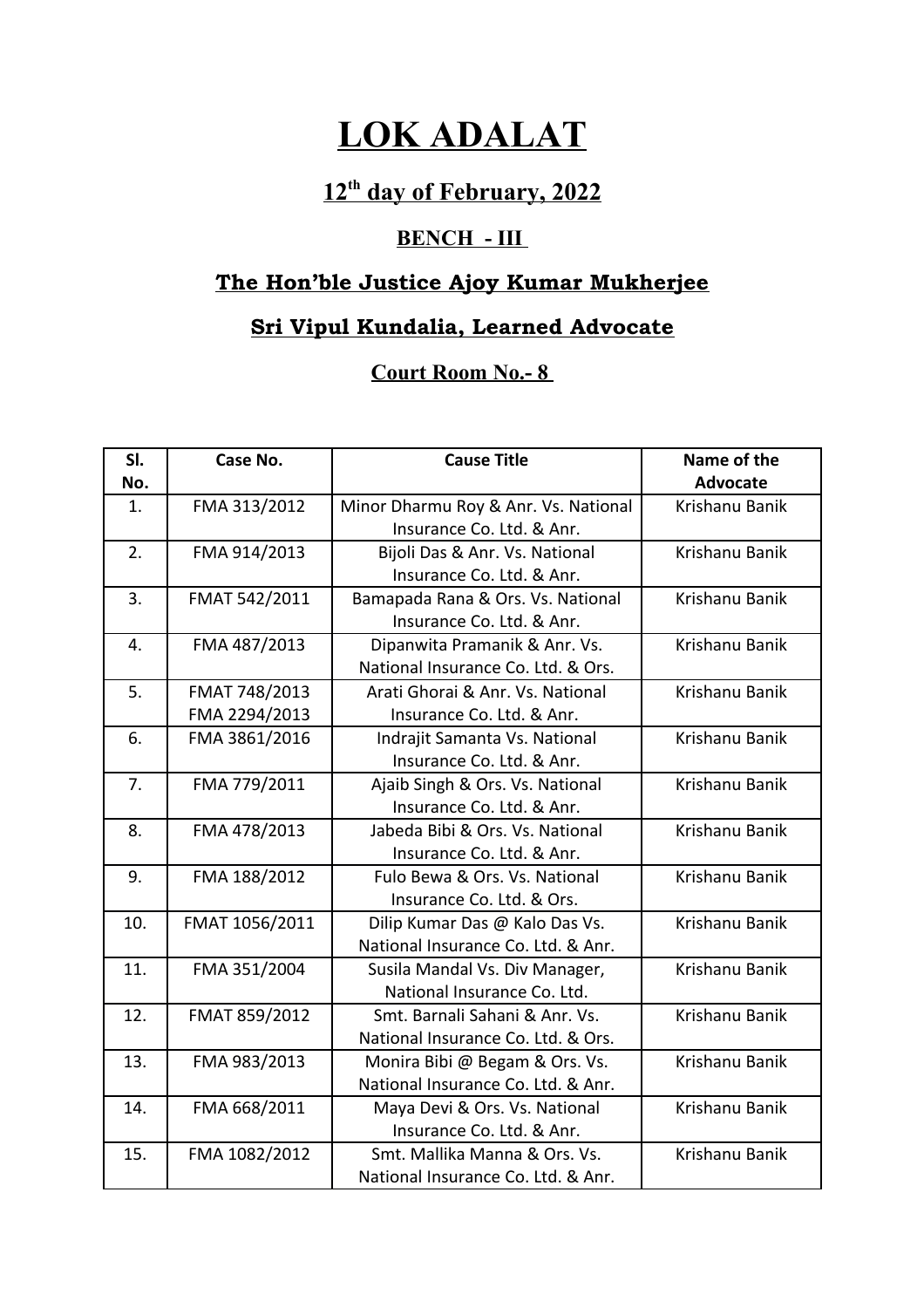| 16. | FMA 923/2012  | Mamoni Manna & Anr. Vs. National        | Krishanu Banik |
|-----|---------------|-----------------------------------------|----------------|
|     |               | Insurance Co. Ltd. & Anr.               |                |
| 17. | FMA 1040/2013 | Jarina Bibi & Anr. Vs. National         | Krishanu Banik |
|     |               | Insurance Co. Ltd. & Anr.               |                |
| 18. | FMA 1758/2015 | Kabita Pattanayak & Ors. Vs. National   | Krishanu Banik |
|     |               | Insurance Co. Ltd. & Ors.               |                |
| 19. | FMA 1042/2015 | Meher Ali Pakhira & Ors. Vs. National   | Krishanu Banik |
|     |               | Insurance Co. Ltd. & Ors.               |                |
| 20. | FMA 1177/2008 | Sabita Rani Das & Ors. Vs. National     | Krishanu Banik |
|     |               | Insurance Co. Ltd. & Anr.               |                |
| 21. | FMAT 871/2012 | Swati Bhattacharya & Ors. Vs.           | Krishanu Banik |
|     |               | National Insurance Co. Ltd. & Anr.      |                |
| 22. | FMA 1069/2015 | Mithu Pakhira @ Radharani Pakhira &     | Krishanu Banik |
|     |               | Ors. National Insurance Co. Ltd. & Anr. |                |
| 23. | FMA 264/2012  | Ammajan Bibi & Anr. Vs. National        | Krishanu Banik |
|     |               | Insurance Co. Ltd. & Anr.               |                |
| 24. | FMA 260/2014  | Pritam Kaur Arora & Anr. Vs. National   | Krishanu Banik |
|     |               | Insurance Co. Ltd. & Anr.               |                |
| 25. | FMA 72/2012   | Sima Giri & Ors. Vs. National           | Krishanu Banik |
|     |               | Insurance Co. Ltd. & Anr.               |                |
| 26. | FMA 812/2010  | Parul Singh & Ors. Vs. National         | Krishanu Banik |
|     |               | Insurance Co. Ltd. & Ors.               |                |
| 27. | FMA 458/2013  | Supriya Maity & Ors. Vs. National       | Krishanu Banik |
|     |               | Insurance Co. Ltd. & Ors.               |                |
| 28. | FMA 3912/2016 | Namita Das & Ors. Vs. National          | Krishanu Banik |
|     |               | Insurance Co. Ltd. & Ors.               |                |
| 29. | FMAT 866/2014 | Shebika @ Sebika Sarkar & Anr. Vs.      | Krishanu Banik |
|     | FMA 1760/2015 | National Insurance Co. Ltd. & Anr.      |                |
| 30. | FMA 763/2013  | Nemai Adhikary Vs. National             | Krishanu Banik |
|     |               | Insurance Co. Ltd. & Anr.               |                |
| 31. | FMA 2468/2013 | Shashanka Mondal Vs. National           | Krishanu Banik |
|     |               | Insurance Co. Ltd. & Anr.               |                |
| 32. | FMA 1493/2009 | Santana Sarkar & Ors. Vs. National      | Krishanu Banik |
|     |               | Insurance Co. Ltd. & Anr.               |                |
| 33. | FMAT 889/2012 | Divy @ Divya Bansal Vs. National        | Krishanu Banik |
|     |               | Insurance Co. Ltd. & Anr.               |                |
| 34. | FMA 3600/2013 | Saraswati Sarkar Vs. National           | Krishanu Banik |
|     |               | Insurance Co. Ltd. & Anr.               |                |
| 35. | FMA 790/2011  | P.Uma Vs. National Insurance Co. Ltd.   | Krishanu Banik |
|     |               | & Anr.                                  |                |
| 36. | FMA 1046/2015 | Subrata Hazra Vs. National Insurance    | Krishanu Banik |
|     |               | Co. Ltd.& Anr.                          |                |
| 37. | FMA 1146/2013 | Pankaj Shaw Vs. National Insurance      | Krishanu Banik |
|     |               | Co. Ltd. & Anr.                         |                |
| 38. | FMA 157/2011  | Sukumar Goswami Vs. National            | Krishanu Banik |
|     |               | Insurance Co. Ltd. & Anr.               |                |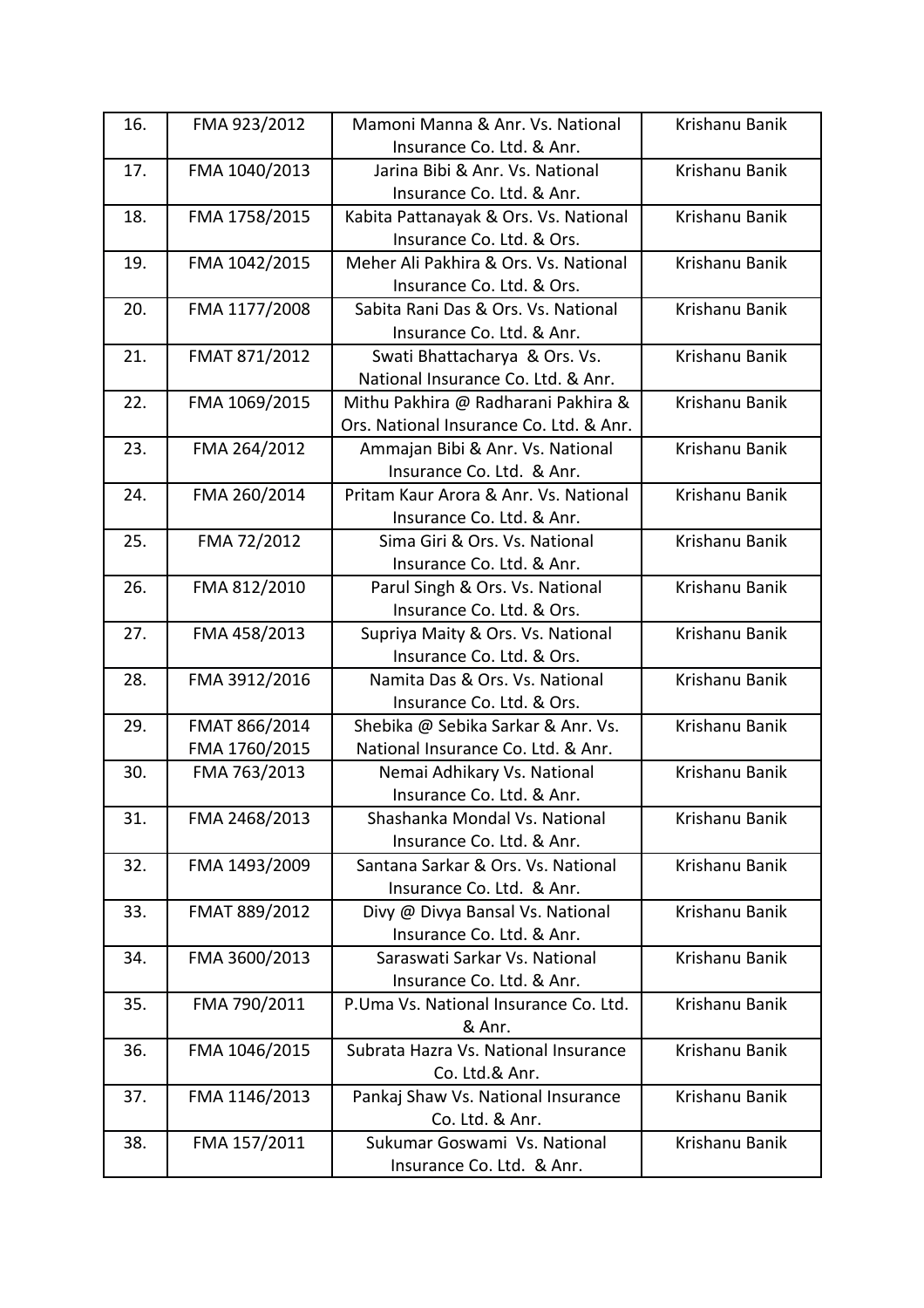| 39. | FMAT 3989/2006 | Prapti Bibi @ Helima Khatun @           | Krishanu Banik |
|-----|----------------|-----------------------------------------|----------------|
|     |                | Helima Bibi Vs. National Insurance Co.  |                |
|     |                | Ltd.                                    |                |
| 40. | FMA 1376/2008  | Bacchu Singh Vs. National Insurance     | Krishanu Banik |
|     |                | Co. Ltd. & Anr.                         |                |
| 41. | FMA 997/2004   | Anil Kr. Yadav Vs. National Insurance   | Krishanu Banik |
|     |                | Co. Ltd.                                |                |
| 42. | FMA 251/2006   | Sarada Sahrma @ Sarma & Ors. Vs.        | Krishanu Banik |
|     |                | National Insurance Co. Ltd.             |                |
| 43. | FMA 126/2008   | Mithileswar Mishra & Anr. Vs.           | Krishanu Banik |
|     |                | National Insurance Co. Ltd. & Anr.      |                |
| 44. | FMA 2467/2005  | Arati Bera Vs. National Insurance Co.   | Krishanu Banik |
|     |                | Ltd.                                    |                |
| 45. | FMA 1321/2008  | Madan Mohan Mushib Vs. National         | Krishanu Banik |
|     |                | Insurance Co. Ltd.                      |                |
| 46. | FMA 374/2006   | Ashis Mukherjee Vs. National            | Krishanu Banik |
|     |                | Insurance Co. Ltd.                      |                |
| 47. | FMA 778/2006   | Manik Bisal Vs. National Insurance Co.  | Krishanu Banik |
|     |                | Ltd.                                    |                |
| 48. | FMA 351/2004   | Susila Mandal Vs. Div Manager,          | Krishanu Banik |
|     |                | National Insurance Co. Ltd.             |                |
| 49. | FMA 2344/2005  | Sahebjan Sk. & Ors. Vs. National        | Krishanu Banik |
|     |                | Insurance Co. Ltd.                      |                |
| 50. | FMA 973/2016   | Sanju Paswan & Ors. Vs. National        | Krishanu Banik |
|     |                | Insurance Co. Ltd. & Anr.               |                |
| 51. | FMA 764/2011   | Rita Choudhury & Ors. Vs. National      | Krishanu Banik |
|     |                | Insurance Co. Ltd. & Anr.               |                |
| 52. | FMA 258/2012   | Oriental Insurance Co. Ltd. Vs.         | Hasi Saha      |
|     |                | Basudev Ghosh & Anr.                    |                |
| 53. | FMA 793/2008   | The Oriental Insurance Co. Ltd. Vs.     | Parimal Kumar  |
|     |                | Kamal Kumar Goswami & Ors.              | Pahari         |
| 54. | FMA 289/2013   | Oriental Insurance Co. Ltd. Vs. Sahajan | Parimal Kumar  |
|     |                | Khatun & Ors.                           | Pahari         |
| 55. | FMA 886/2012   | The Oriental Insurance Co. Ltd. Vs.     | Parimal Kumar  |
|     | With           | Mrs. Doly Das & Ors.                    | Pahari         |
|     | FMA 885/2012   | The Oriental Insurance Co. Ltd. Vs.     |                |
|     |                | Smt. Shanti Devi Prasad & Ors.          | Parimal Kumar  |
|     |                |                                         | Pahari         |
| 56. | FMA 199/2017   | The Oriental Insurance Co. Ltd. Vs.     | Parimal Kumar  |
|     |                | Laxmi Kanta Pal & Anr.                  | Pahari         |
| 57. | FMA 328/2012   | Mangali Murmu & Ors. Vs. The            | Jayanta Kumar  |
|     |                | Oriental Insurance Co. Ltd. & Anr.      | Mondal         |
| 58. | FMA 81/2017    | The Oriental Insurance Co. Ltd. Vs.     | Rajesh Singh   |
|     |                | Jatika Roy & Ors.                       |                |
| 59. | FMAT 812/2021  | Alamgir Mallik Vs. Oriental Insurance   | Muktokesh Das  |
|     |                | Co. Ltd. & Ors.                         |                |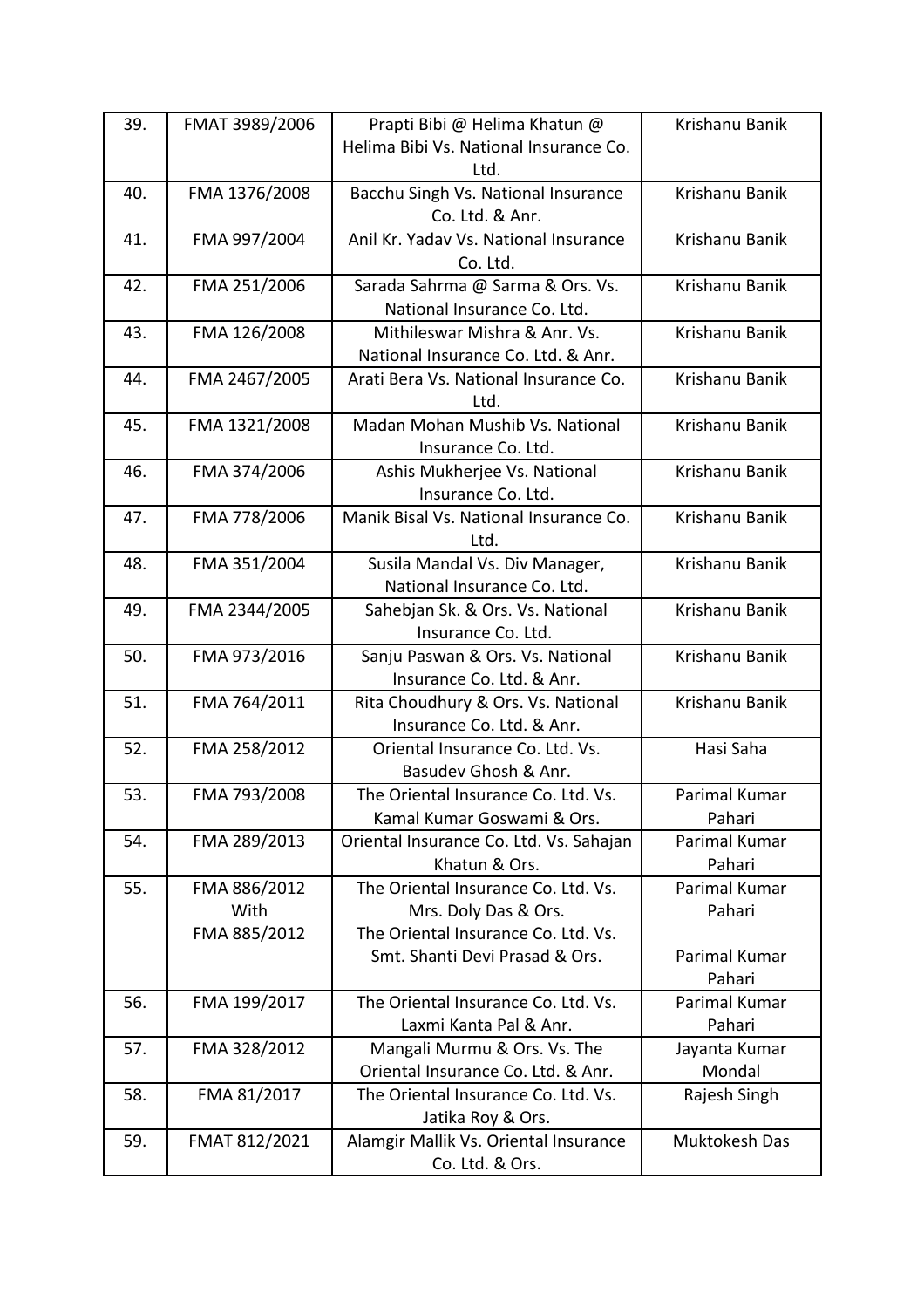| 60. | FMA 649/2014   | Solimuddin Ahmed & Anr. Vs. D.M            | Saidur Rahaman        |
|-----|----------------|--------------------------------------------|-----------------------|
|     |                | Oriental Insurance Co. Ltd. & Anr.         |                       |
| 61. | FMA 611/2012   | Oriental Insurance Co. Ltd. Vs. Sisir Kr.  | Sujib Kr. Chakraborty |
|     |                | Saha @ Mithu & Ors.                        |                       |
| 62. | FMAT 1314/2011 | Oriental Insurance Co. Ltd. Vs.            | Sanjay Paul           |
|     |                | Ashutosh Mazumder & Ors.                   |                       |
| 63. | FMAT 1316/2011 | Oriental Insurance Co. Ltd. Vs. Nakul      | Sanjay Paul           |
|     |                | Sarkar @ Makul Darkar @ Makbul             |                       |
|     |                | Sarkar & Ors.                              |                       |
| 64. | FMAT 995/2012  | Oriental Insurance Co. Ltd. Vs. Malati     | Parimal Kumar         |
|     |                | Dolai & Ors.                               | Pahari                |
| 65. | FMA 1222/2007  | Oriental Insurance Co. Ltd. Vs. Altab      | Parimal Kumar         |
|     |                | Molla & Anr.                               | Pahari                |
| 66. | FMA 560/2012   | Oriental Insurance Co. Ltd. Vs. Basana     | Parimal Kumar         |
|     |                | <b>Biswas</b>                              | Pahari                |
| 67. | FMA 2527/2007  | Oriental Insurance Co. Ltd. & Anr. Vs.     | K K Das               |
|     |                | Firoja Bibi                                |                       |
| 68. | FMA 295/2014   | Gita Bouri & Ors. Vs. Oriental             | Krishanu Banik        |
|     |                | Insurance Co. Ltd. & Anr.                  |                       |
| 69. | FMA 232/2010   | Jiban Chatterjee & Anr. Vs. Oriental       | Krishanu Banik        |
|     |                | Insurance Co. Ltd & Anr.                   |                       |
| 70. | FMA 3377/2016  | Taju Bibi & Anr. Vs. Divisional            | Krishanu Banik        |
|     |                | Manager, Oriental Insurance Co. Ltd.       |                       |
| 71. | FMA 213/2021   | <b>ICICI Lombard General Insurance Co.</b> | Parimal Kumar         |
|     |                | Ltd. Vs. Anjali Pal & Ors.                 | Pahari                |
| 72. | FMA 2629/2016  | <b>ICICI Lombard General Insurance Co.</b> | Parimal Kumar         |
|     |                | Ltd. Vs. Abhinaba Sinha @ Singha &         | Pahari                |
|     |                | Anr.                                       |                       |
| 73. | FMAT 576/2019  | Totan Ghosh Vs. United India               | Muktokesh Das         |
|     |                | Insurance Co. Ltd. & Anr.                  |                       |
| 74. | FMAT 1160/2014 | Arjina Sekh & Ors. Vs. United India        | Ali Imam Shah         |
|     |                | Insurance Co. Ltd.                         |                       |
| 75. | FMA 27/2015    | Mujid Saha @ Saha Mujid Ali @ Mujid        | Krishanu Banik        |
|     |                | Ali Vs. United India Insurance Co. Ltd.    |                       |
|     |                | & Anr.                                     |                       |
| 76. | FMA 671/2016   | Murshida Khatun & Ors. Vs. United          | Krishanu Banik        |
|     |                | India Insurance Co. Ltd. & Anr.            |                       |
| 77. | FMA 1336/2017  | United India Insurance Co. Ltd. Vs.        | K K Das               |
|     |                | Shakila Khatoon & Ors.                     |                       |
| 78. | FMA 142/2013   | United India Insurance Co. Ltd. Vs.        | Parimal Kumar         |
|     |                | Gouri Sankar Das & Ors.                    | Pahari                |
| 79. | <b>FMAT</b>    | Golam Rasul Sk & Ors. Vs. United India     | Muktokesh Das         |
|     | (MV)26/2022    | Insurance Co. Ltd.                         |                       |
|     | COT 11/2022    |                                            |                       |
| 80. | <b>FMAT</b>    | United India Insurance Co. Ltd. Vs.        | Sanjay Paul           |
|     | (MV)52/2022    | Sufal Hansda & Ors.                        |                       |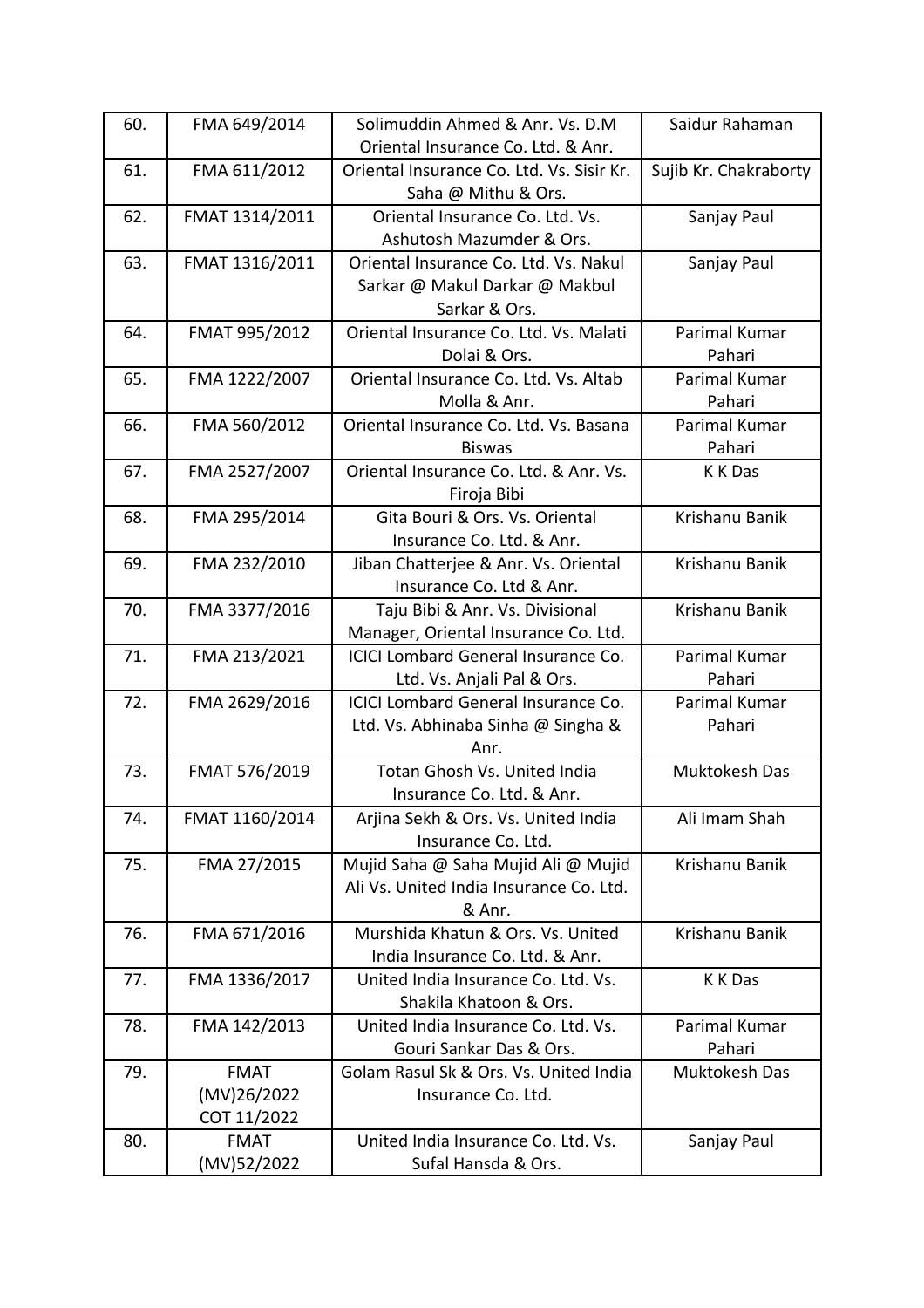| 81.  | FMAT 289/2018   | Pratima Ghosh & Anr. Vs. Reliance       | Ali Imam Shah       |
|------|-----------------|-----------------------------------------|---------------------|
|      | FMA 648/2021    | General Insurance Co. Ltd. & Anr.       |                     |
| 82.  | FMA 1241/2013   | Sudip Maity @ Sudipta Maity Vs.         | Krishanu Banik      |
|      |                 | Reliance General Insurance Co. Ltd. &   |                     |
|      |                 | Anr.                                    |                     |
| 83.  | FMAT 936/2017   | Bajaj Allianz General Insurance Co.     | Rajesh Singh        |
|      |                 | Ltd. Vs. Anesur Rahaman & Anr.          |                     |
| 84.  | FMA 2328/2016   | Khokan Shah Vs. Bajaj Allianz General   | <b>Uday Shankar</b> |
|      |                 | Insurance Co. Ltd. & Anr.               | Chattopadhyay       |
| 85.  | FMAT 271/2019   | Bajaj Allianz General Insurance Co. Ltd | Rajesh Singh        |
|      |                 | Vs. Subodh Das & Ors.                   |                     |
| 86.  | FMAT 489/2020   | Bajaj Allianz General Insurance Co. Ltd | Rajesh Singh        |
|      |                 | Vs. Minati Barman & Ors.                |                     |
| 87.  | FMAT 777/2021   | Bimala Dutta & Ors. Vs. Bajaj Allianz   | Subhankar Mondal    |
|      |                 | General Insurance Co. Ltd. & Anr.       |                     |
| 88.  | FMAT 1299/2019  | Nisikanta Ghosh Vs. Bajaj Allianz       | Saidur Rahaman      |
|      | FMA 290/2021    | General Insurance Co. Ltd. & Anr.       |                     |
| 89.  | FMAT 1328/2019  | Pramila Mondal & Ors. Vs. Bajaj         | Saidur Rahaman      |
|      |                 | Allianz General Insurance Co. Ltd. &    |                     |
|      |                 | Anr.                                    |                     |
| 90.  | FMAT 432/2020   | Parul Bera Vs. Bajaj Allianz General    | Jayanta Banerjee    |
|      |                 | Insurance Co. Ltd. & Ors.               |                     |
| 91.  | FMA 3606/2014   | Rukhsana Bibi(Khatun) & Anr. Vs. Bajaj  | Sima Ghosh          |
|      |                 | Allianz General Insurance Co. Ltd. &    |                     |
|      |                 | Anr.                                    |                     |
| 92.  | FMA 2227/2016   | Amirun Nisa Vs. Bajaj Allianz General   | Jayanta Kumar       |
|      |                 | Insurance Co. Ltd. & Anr.               | Mondal              |
| 93.  | FMA 1298/2010   | Bajaj Allianz General Insurance Co.     | Paritosh Sinha      |
|      |                 | Ltd. Vs. Baby Mandal & Ors.             |                     |
| 94.  | FMAT 822/2014   | Sk. Ajad Sekh & Ors. Vs. Bajaj Allianz  | Krishanu Banik      |
|      |                 | General Insurance Co. Ltd. & Anr.       |                     |
| 95.  | FMAT(MV)39/2022 | Pratima Mitra & Ors. Vs. Bajaj Allianz  | Muktokesh Das       |
|      |                 | General Insurance Co. Ltd. & Ors.       |                     |
| 96.  | FMAT 1298/2019  | Kartick Chandra Das @ Kartick Ch Das    | Saidur Rahaman      |
|      | FMA 724/2021    | Vs. Bajaj Allianz General Insurance Co. |                     |
|      |                 | Ltd. & Anr.                             |                     |
| 97.  | FMA 2227/2016   | Amirun Nisa Vs. Bajaj Allianz General   | Jayanta Mondal      |
|      |                 | Insurance Co. Ltd.                      |                     |
| 98.  | FMA 3366/2015   | Nandalal Mahato & Anr. Vs. Bajaj        | Jayanta Mondal      |
|      |                 | Allianz General Insurance Co. Ltd. &    |                     |
|      |                 | Anr.                                    |                     |
| 99.  | FMA 1229/2012   | Bajaj Allianz General Insurance Co.     | Rajesh Singh        |
|      |                 | Ltd. Vs. Sambhu Nath Chakraborty        |                     |
| 100. | FMAT 753/2021   | Mithu Sardar & Anr. Vs. Bajaj Allianz   | Subhankar Mondal    |
|      |                 | General Insurance Co. Ltd. & Anr.       |                     |
| 101. | <b>FMAT</b>     | Kamal Ghosh & Anr. Vs. Bajaj Allianz    | Jayanta Banerjee    |